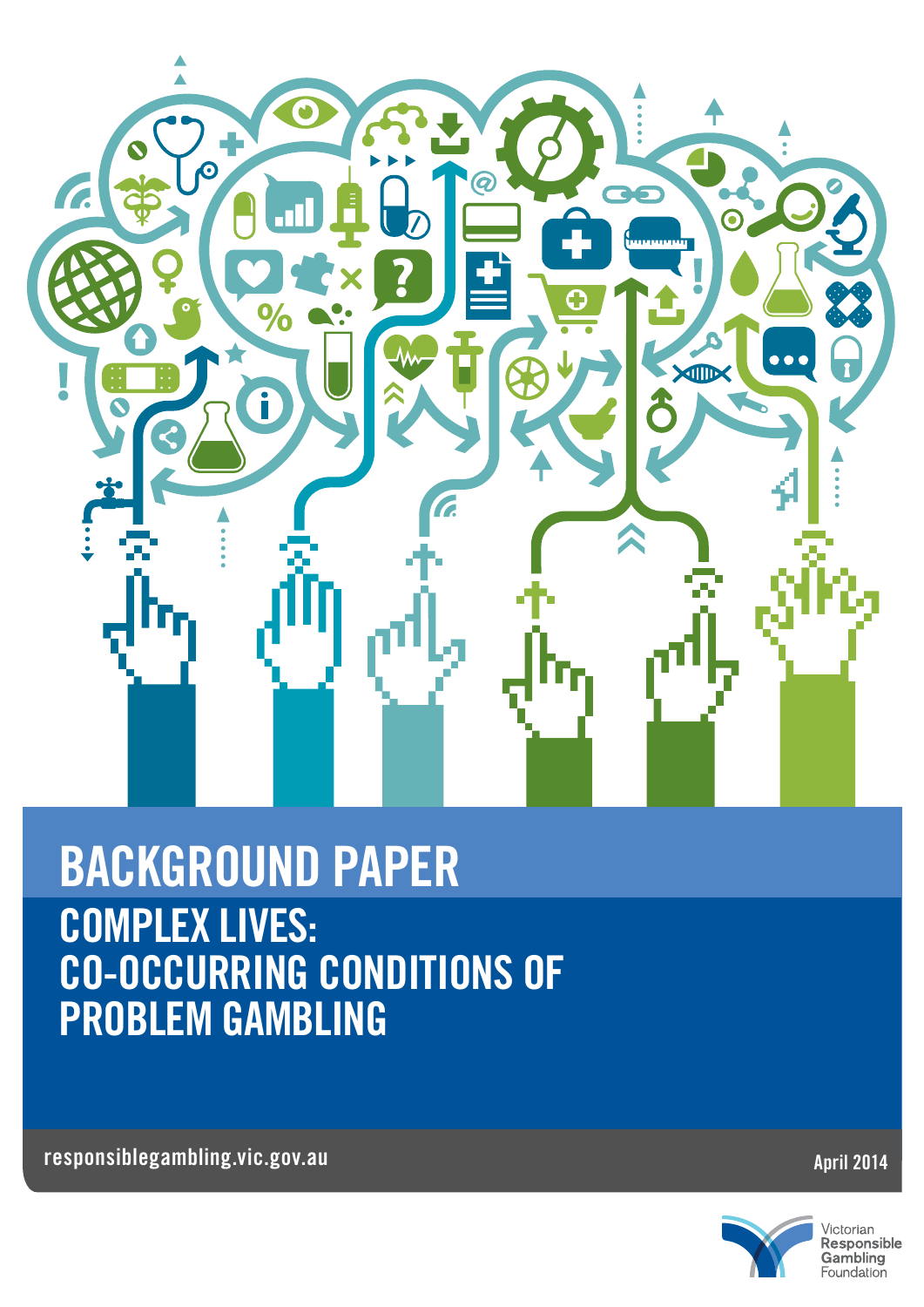Published by the Victorian Responsible Gambling Foundation April 2014

#### [responsiblegambling.vic.gov.au](http://www.responsiblegambling.vic.gov.au/)

#### © State of Victoria 2014

This work is licensed under a Creative Commons Attribution 3.0 Australia licence. You are free to re-use the work under that licence, on the condition that you credit the State of Victoria as author. This licence does not permit the creation of derivative works or use for a purpose intended for or directed towards commercial advantage or private monetary compensation. The licence does not apply to any images, photographs or branding, including the Victorian Coat of Arms, the Victorian Government logo and the Victorian Responsible Gambling Foundation logo.



## ACKNOWLEDGEMENTS

Sponsors: Serge Sardo, Rosa Billi Author: Helen Miller Editors: Fern Cadman, Ingelise Jones

### **ENQUIRIES**

For media enquiries or more information about the Intellectual Property Guidelines for the Victorian public sector or this licence, please contact:

contact@responsiblegambling.vic.gov.au

The Victorian Responsible Gambling Foundation Level 6, 14-20 Blackwood Street North Melbourne, Victoria 3051 Australia +61 3 9452 2600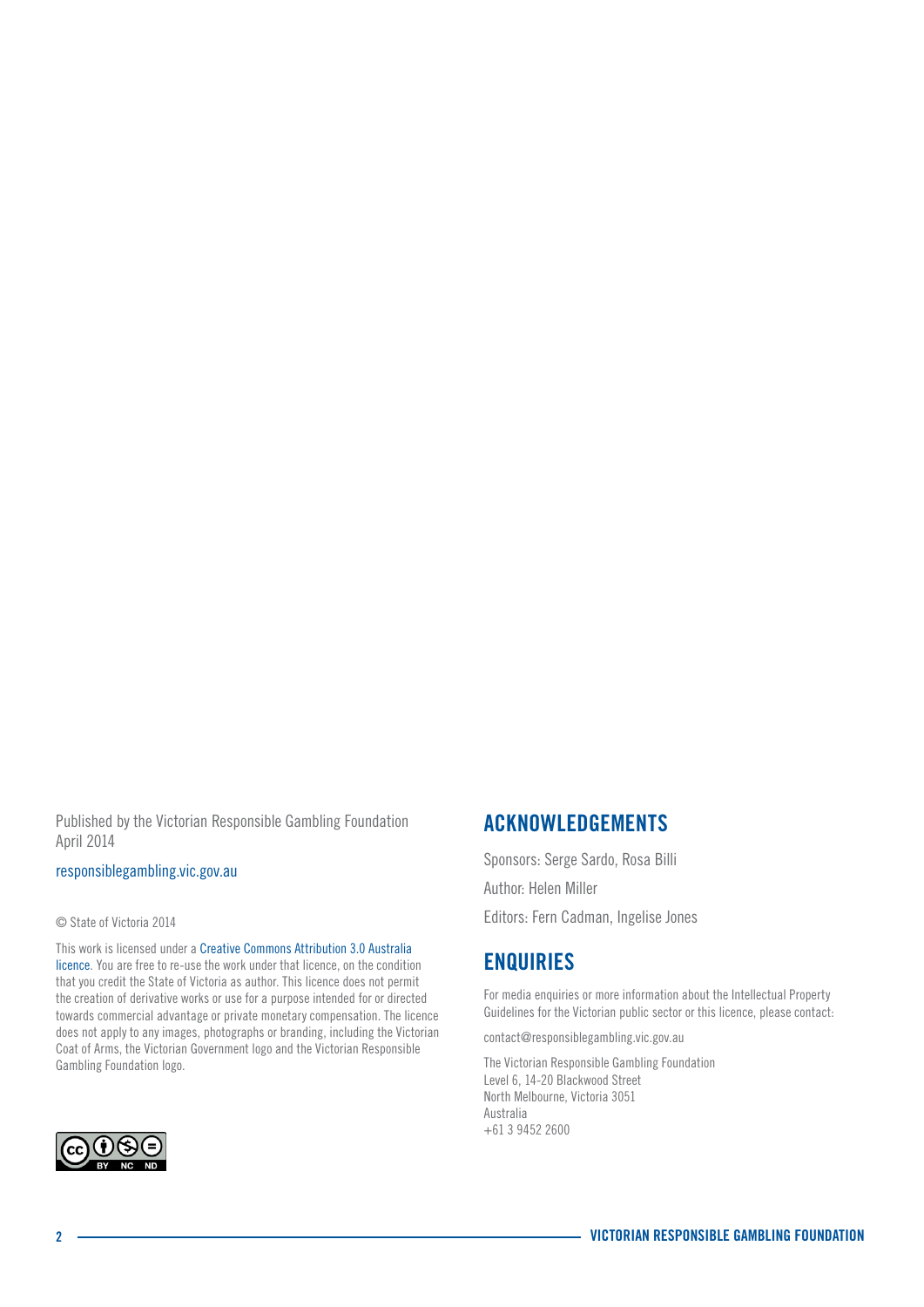## **CONTENTS**

| <b>EXECUTIVE SUMMARY</b>                                                | 4  |
|-------------------------------------------------------------------------|----|
| <b>INTRODUCTION</b>                                                     | 7  |
| <b>Problem gambling definitions</b>                                     | 7  |
| <b>SECTION 1</b>                                                        |    |
| <b>PROBLEM GAMBLING AND CO-OCCURRING CONDITIONS</b>                     | 8  |
| <b>Mental health</b>                                                    | 8  |
| Substance use disorders                                                 | 9  |
| Other health conditions                                                 | 9  |
| <b>Social problems</b>                                                  | 9  |
| <b>Family and relationships</b>                                         | 10 |
| <b>Conclusion: Problem gambling and co-occurring conditions</b>         | 10 |
| <b>SECTION 2</b>                                                        |    |
| <b>PROBLEM GAMBLING IN THE HEALTH AND CRIMINAL JUSTICE SYSTEMS</b>      | 12 |
| <b>Mental health services</b>                                           | 12 |
| Alcohol and drug treatment                                              | 13 |
| <b>Primary care</b>                                                     | 13 |
| Family, relationship and other community services                       | 14 |
| Problem gambling and the criminal justice system                        | 15 |
| Conclusion: problem gambling in the health and criminal justice systems | 15 |
| <b>CONCLUSION</b>                                                       | 17 |
| <b>FURTHER INFORMATION</b>                                              | 17 |
| <b>REFERENCES</b>                                                       | 18 |
|                                                                         |    |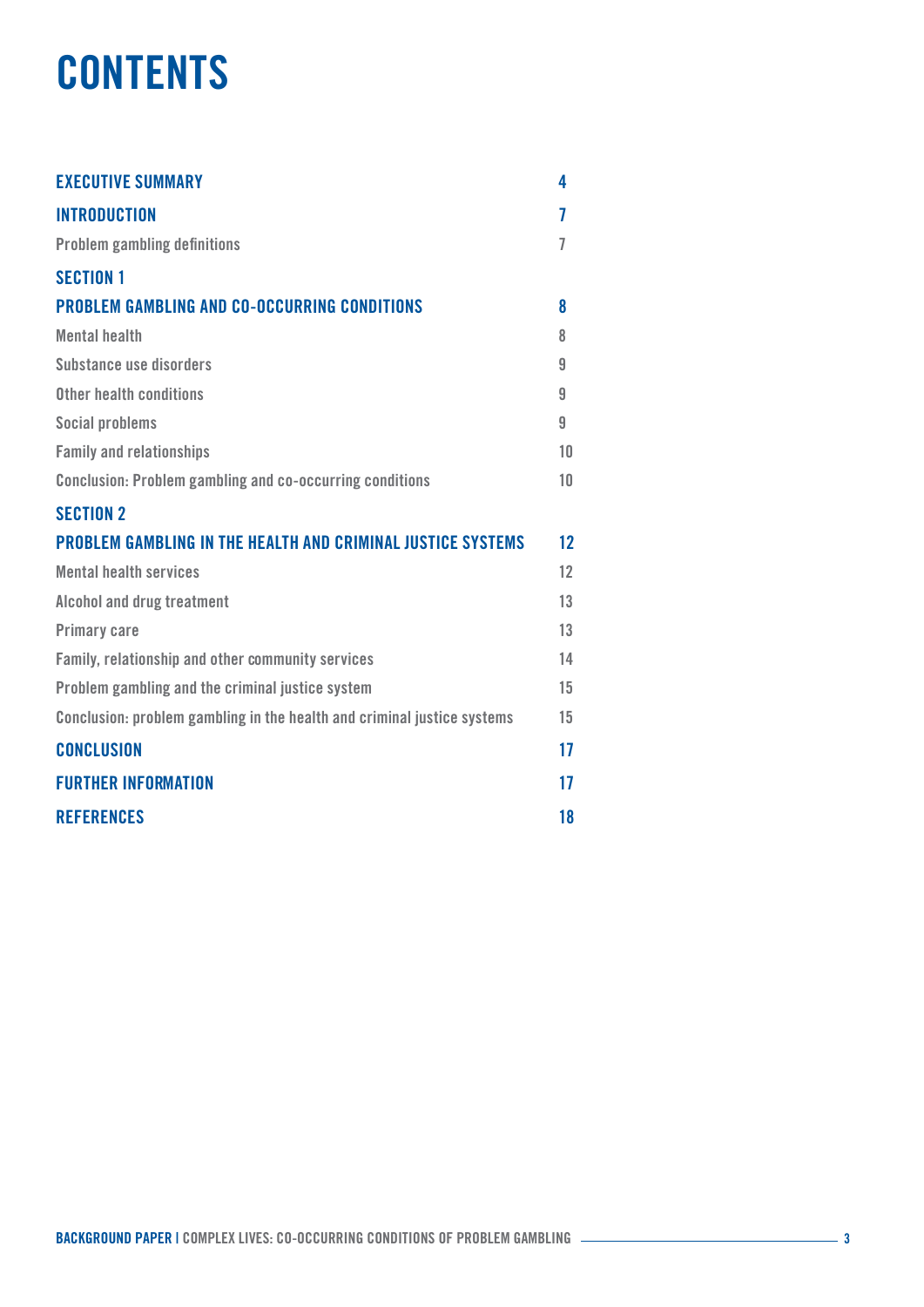# <span id="page-3-0"></span>EXECUTIVE SUMMARY

## COMPLEX LIVES: CO-OCCURRING CONDITIONS OF PROBLEM GAMBLING

People with gambling problems often experience other problems at the same time. Referred to in academia as 'co-occurring conditions' of problem gambling, people with gambling problems may experience a range of health conditions and social problems including mental illnesses, substance use disorders, other health conditions, family issues and social problems. When these co-occurring conditions are health problems, they may be referred to as 'co-morbidities' or 'co-morbid conditions'.

This paper provides a summary of existing evidence about the co-occurrence of problem gambling with these other conditions, but does not explore the complex causal links between problem gambling and other conditions. The relationship between problem gambling and its co-occurring conditions is likely to be complex, and may vary between different individuals. However, understanding the conditions that occur alongside problem gambling can assist in providing services for problem gamblers, even if the specific causal pathways are not well understood.

The results of this review suggest the most common co-occurring health conditions associated with problem gambling are mental illnesses such as depression and anxiety. Substance use disorders occur less frequently, but are still more common among problem gamblers than in the general population. There is some evidence that other health conditions (such as obesity) are more common in problem gambling, but not to the same degree as mental health or substance use disorders.

Problem gambling is often accompanied by social problems such as socioeconomic disadvantage, low social capital and crime. Evidence also suggests problem gambling can be strongly associated with family violence and a broad range of family and relationship difficulties.

Finally, this paper explores the rates of problem gambling in health services outside of dedicated problem gambling services, as well as the criminal justice system. There is clear evidence that rates of problem gambling are elevated in the alcohol and drug treatment sector and in the criminal justice system. However, the evidence relating to the mental health and primary care sectors is less clear, and there is very limited evidence regarding the family services sector.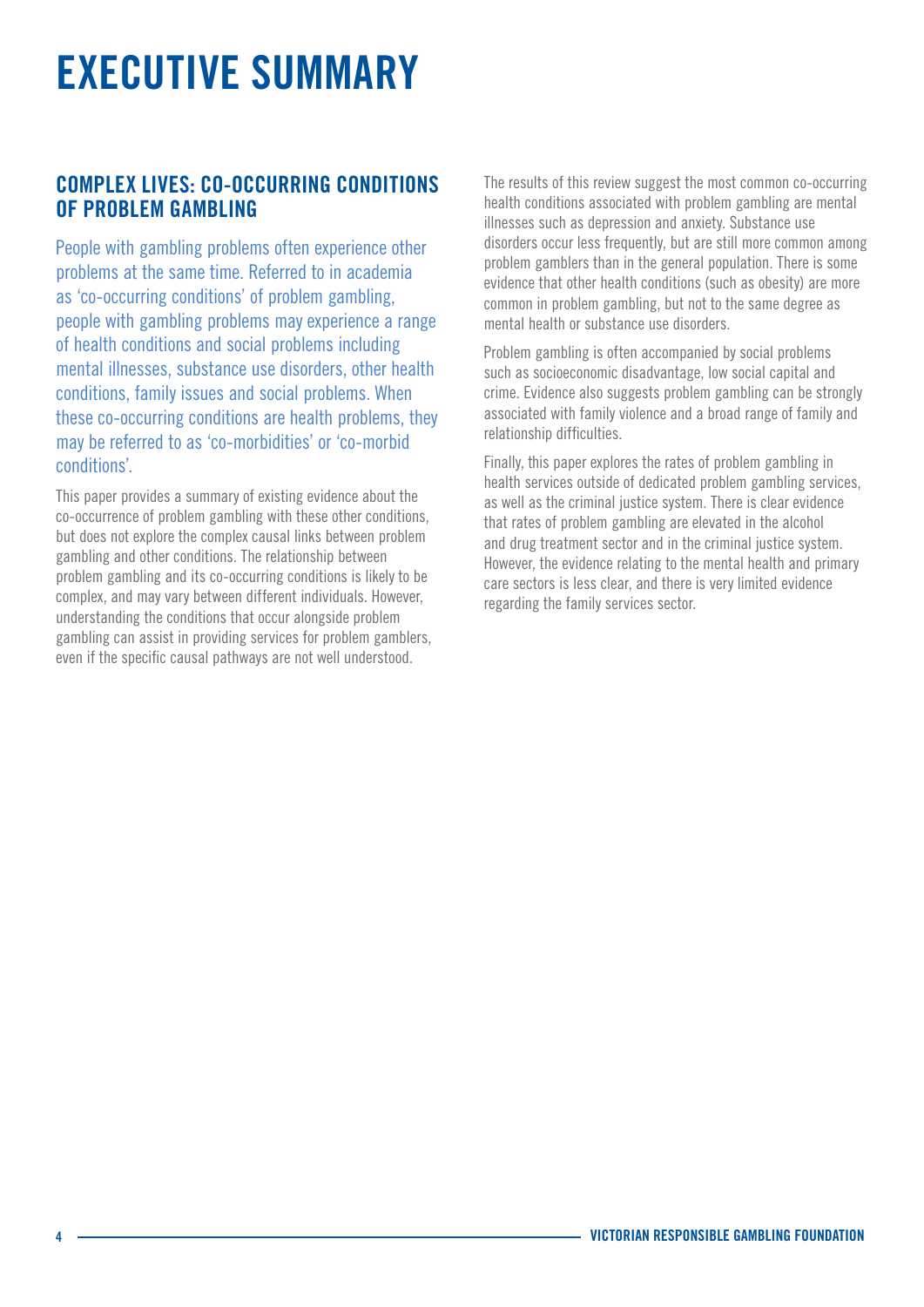# KEY FINDINGS

## PROBLEM GAMBLING AND CO-OCCURRING CONDITIONS

#### Mental health

- Around half of problem gamblers experience depression
- Almost half of problem gamblers experience anxiety
- About ten per cent of problem gamblers may have bipolar disorder
- More than a quarter of problem gamblers show signs of having antisocial personality disorder
- More than a quarter of problem gamblers contemplated suicide in the past year.

#### Substance use disorders

- Problem gamblers often have a co-occurring substance use condition
- Between 19 and 35 per cent of problem gamblers may have had an alcohol use disorder at some point in their life
- About a quarter of problem gamblers in gambling treatment may have had a drug use disorder at some point in their life
- About half of problem gamblers smoke.

#### Other health conditions

• Problem gamblers may be more likely to experience some other heath conditions, although available evidence is limited.

#### Social problems

- Social problems should be considered as co-occurring conditions of problem gambling
- Problem gambling may be associated with socioeconomic disadvantage, homelessness, low social capital and crime.

#### Family and relationships

- Nearly a third of problem gamblers say their gambling has led to a relationship break up at some point in their life
- Over half of family members of problem gamblers may have experienced some form of family violence in the past 12 months.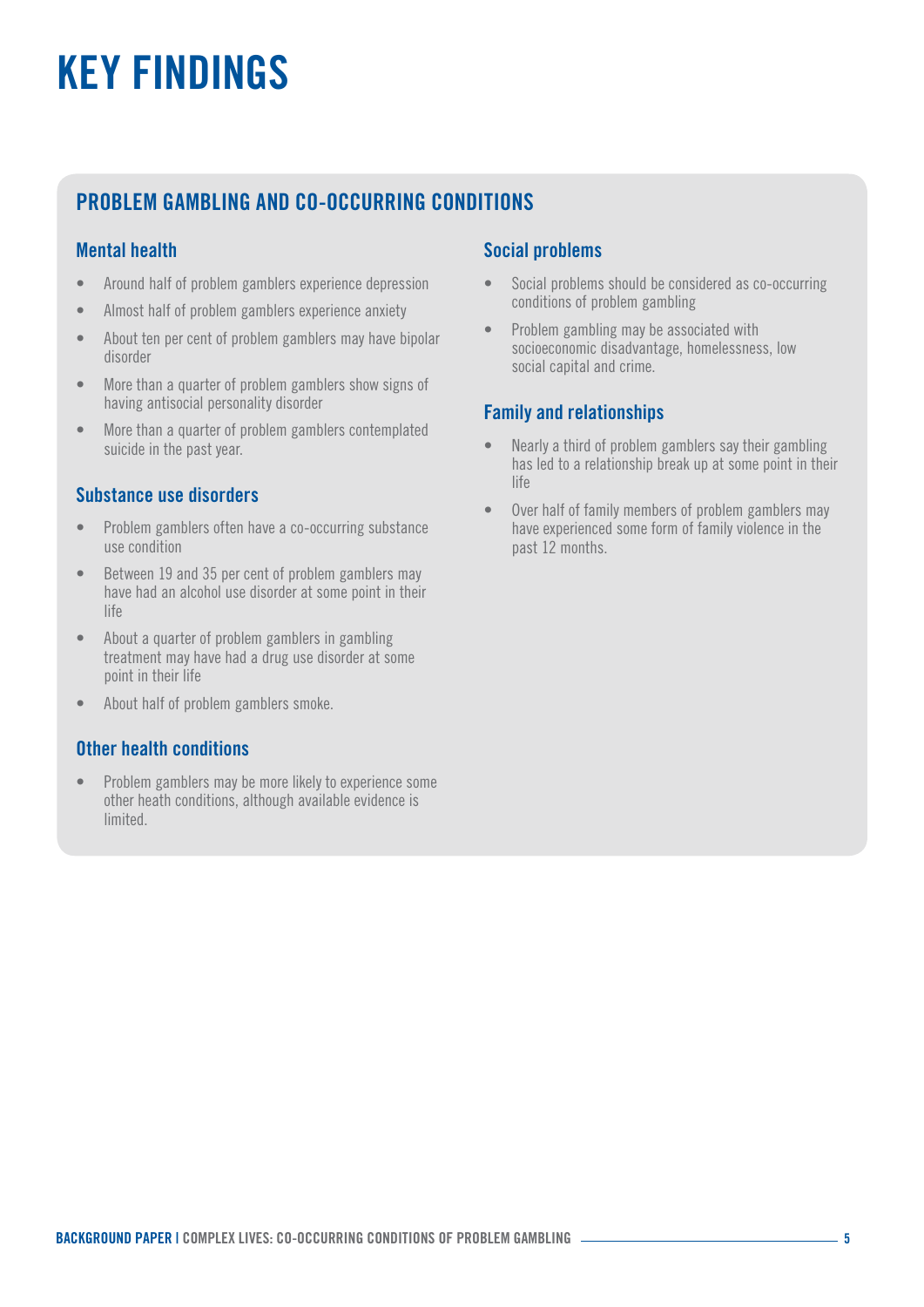# KEY FINDINGS

## PROBLEM GAMBLING IN THE HEALTH AND CRIMINAL JUSTICE SECTORS

#### Mental health services

- Estimates of the prevalence of problem gambling in mental health service range from about two per cent (close to the rate in the general population) to 17 per cent
- The only Victorian study to investigate this issue found a high rate of problem gambling in the mental health sector (17 per cent), although this included problem gambling in someone close to the participant
- It is likely that the prevalence of problem gambling varies across different parts of the mental health system and different conditions
- There is no evidence on the prevalence of problem gambling in key parts of the mental health system, such as the community mental health sector.

#### Alcohol and drug treatment

- The prevalence of problem gambling is far higher in people seeking treatment for substance use disorders than it is in the community as a whole.
- It is estimated that 14 per cent of people seeking substance use treatment have co-morbid problem gambling. This rises to 23 per cent when at risk gamblers are included.

#### Primary care

- Some research suggests that people with gambling problems would like to receive assistance from their general practitioner
- Between three and 15 per cent of patients in primary care may have a lifetime history of problem gambling, although it is likely that the prevalence of problem gambling in primary care is at the lower end of this range
- There is insufficient evidence to draw a conclusion about whether problem gambling is more common in general practice than in the general population.

#### Family and relationships and other services

- This review was not able to identify any evidence regarding problem gambling in family or relationship services
- There is preliminary evidence of elevated rates of problem gambling in emergency relief services, however further research is required to confirm this finding.

#### Problem gambling and the criminal justice system

- Rates of problem gambling are much higher among people, including adolescents, in the criminal justice system
- Victorian research has shown that as many as 33 per cent of prisoners may be problem gamblers
- There is evidence to suggest that the prevalence of problem gambling is higher in community corrections environments.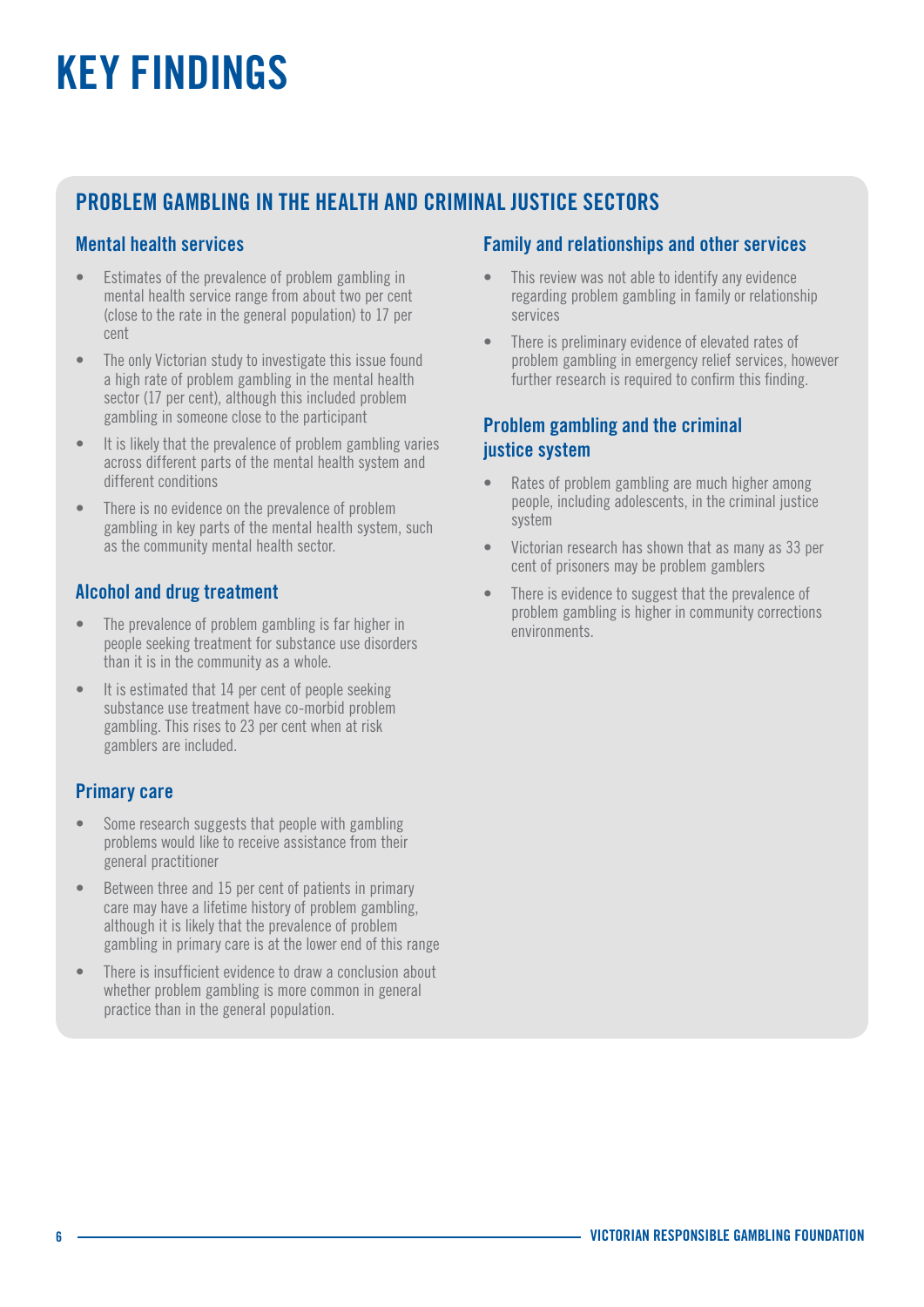## <span id="page-6-0"></span>INTRODUCTION

Co-occurring conditions are multiple problems experienced by a person at the same time. For example, a problem gambler may also have a health condition such as anxiety, or another social problem such as socioeconomic disadvantage. When these cooccurring conditions are health problems, they may be referred to as co-morbidities or co-morbid conditions.

Being aware of likely co-morbidities is useful when diagnosing someone with a gambling problem and for helping or treating them. In some cases, treatment for problem gambling may be better managed by treating the other health conditions as part of a broad treatment approach.

This paper provides an overview of conditions which may cooccur with problem gambling, and aims to:

- Outline the current evidence on problem gambling and its co-occurring conditions. This in intended to inform treatment providers, researchers, policy makers and consumers.
- Summarise existing evidence about the likelihood that people seeking treatment for other health conditions and those in the correctional system will also have gambling problems. This is intended to inform clinicians and other service providers who do not usually work with problem gamblers.

This paper is based on a review of the literature relating to problem gambling and its co-occurring conditions. It contains two sections. The first section examines the co-occurring conditions of problem gambling, including co-morbid health conditions such as mental health and substance use disorders as well as social problems and family and relationship difficulties. The second section examines the prevalence of problem gambling in the health system, including the mental health, alcohol and drug, primary care and family services sectors, and in the criminal justice system.

## Problem gambling definitions

The literature relating to gambling uses a range of terminology to identify and describe gambling problems. The terminology is important because it determines the way gambling problems are defined and measured for the purposes of a given study. The terminology employed is often related to the screening instrument used to determine an individual's gambling status.

The two most commonly used screening instruments are the South Oaks Gambling Screen (SOGS), which is commonly used in the United States, and the Canadian Problem Gambling Index (CPGI), which is commonly used in Australia. Where the SOGS refers to 'pathological gambling', the CPGI refers to 'problem gambling.' Confusingly, the SOGS also includes a 'problem gambling' category, which is likely to be similar to the 'moderate risk' category in the CPGI. Throughout the paper, the terms 'problem gambler' and 'problem gambling' are therefore used to refer to people classified as 'pathological gamblers' by the SOGS or 'problem gamblers' by the CPGI. The paper also uses the term 'at risk gamblers', to refer to SOGS 'problem gamblers' and CPGI 'moderate risk' gamblers'.

Another key issue is whether measures of problem gambling or co-occurring conditions cover a whole lifetime or are limited to the past 12 months. This has important implications for comparing the results of different studies, as lifetime rates will obviously be higher than rates for the past 12 months. In addition, rates referring to the past 12 months are a better indicator of current gambling problems. Unfortunately a number of studies do not indicate whether they utilise a lifetime or past 12 month measure (Cowlishaw 2014). Where possible, this paper indicates the timeframe used in each study.

Also of importance when assessing research on problem gambling and its co-occurring conditions is whether problem gamblers are recruited from treatment settings or from the community. Many research projects recruit problem gamblers from problem gambling treatment providers. However, it would be expected that problem gamblers in treatment would experience more severe co-morbidities and negative effects from their gambling. As such, it is important to recognise that research on problem gamblers in treatment may not be representative of all problem gamblers.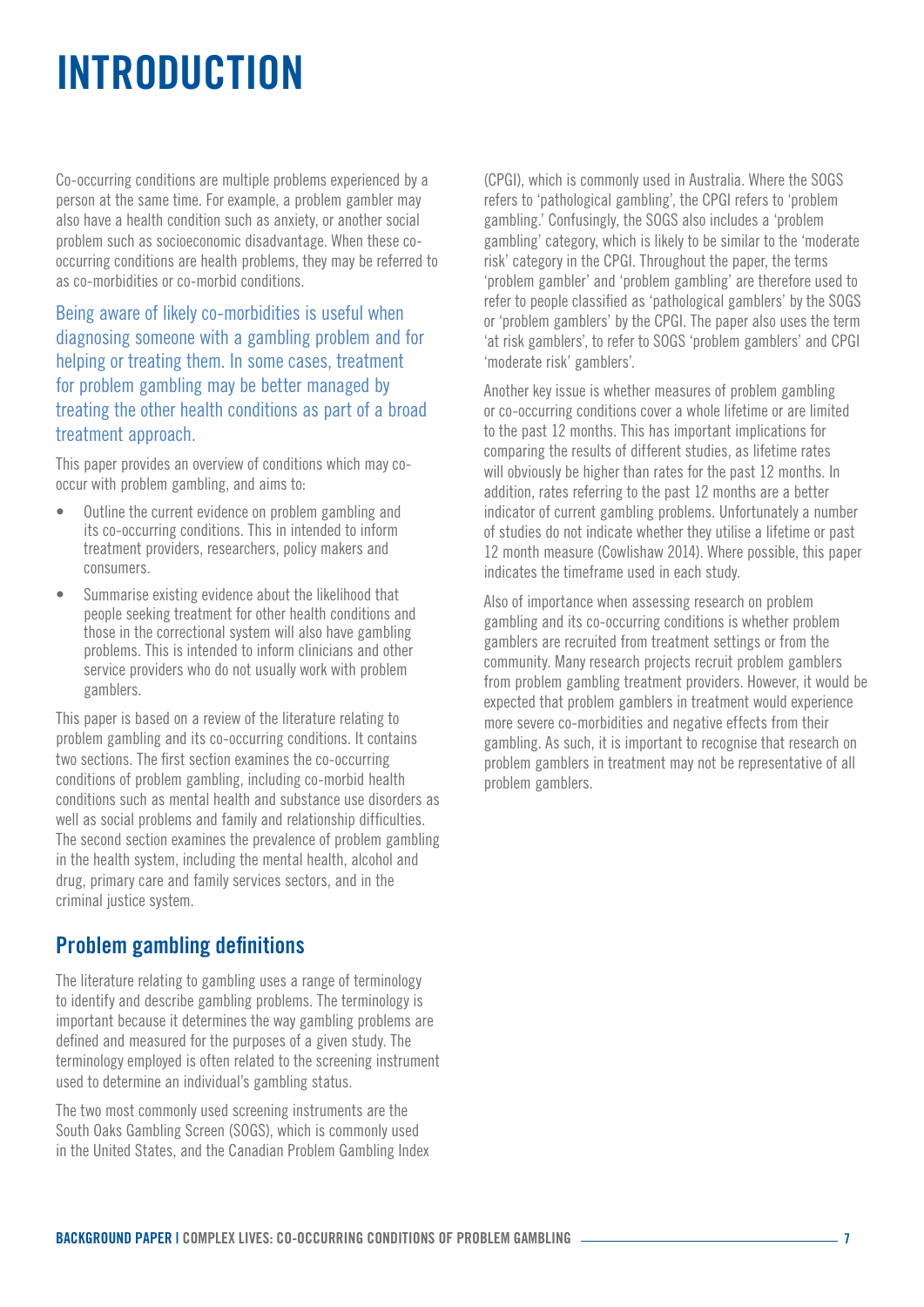#### <span id="page-7-0"></span>SECTION 1

# PROBLEM GAMBLING AND CO-OCCURRING CONDITIONS

This section will discuss conditions that frequently occur in problem gamblers, including health conditions, family issues and social problems such as crime and socioeconomic disadvantage. The aim is to identify the most common co-occurring conditions of problem gambling.

#### It is important to note that most problem gamblers have at least one co-occurring condition.

In an online survey of 267 problem gamblers in treatment, Haw (2013 p.88) found only four participants (less than two per cent) who had not experienced one of the other health conditions studied in addition to their problem gambling. It is therefore important to recognise that most problem gamblers, and certainly those in treatment, experience at least one of the co-occurring conditions discussed below. In addition, it is common for problem gamblers to experience more than one cooccurring condition. For example Abdollahnejad (2013) found that two thirds of problem gamblers experienced a mood or anxiety disorder as well as one of the other disorders studied.

Given that co-occurring conditions are common in problem gamblers, it is important to understand the causal link between problem gambling and co-occurring conditions. This causal link, particularly the relationship between mental illness and problem gambling, has been the subject of extensive debate. There is considerable interest in whether, for example, depression leads to the development of problem gambling, or problem gambling causes a person to become depressed. However, this paper will not explore the complex causal links between problem gambling and other conditions. Instead, it will identify the association between some conditions and problem gambling, and discuss how particular co-occurring conditions are commonly experienced by problem gamblers.

## Mental health

Mental health conditions often co-occur with problem gambling. Victorian research found that problem gamblers are five times more likely than other gamblers to report depression in the past 12 months (52 per cent of problem gamblers compared to 11 per cent of all gamblers) (Department of Justice 2009 p.210). In a meta-analysis, Lorains (2011 p.493) found that 23 per cent of problem gamblers have had depression during their lifetime. On the other hand, Haw (2013 p.89) finds an even higher lifetime rate of depression in problem gamblers in treatment, with 92 per cent of problem gamblers in this study reporting depression.

Although the results of these studies vary, it is clear the rate of depression among problem gamblers is much higher than in the general population, estimated at around four per cent over the past 12 months (ABS 2008).

Problem gamblers are also more likely to experience anxiety. The Department of Justice (2009 p.210) found problem gamblers were five times more likely to experience anxiety over the past 12 months, compared with other gamblers. In this study, 46 per cent of problem gamblers, compared with nine per cent of all gamblers, reported experiencing anxiety. Haw (2013 p.90) found an even higher rate of anxiety in problem gamblers seeking treatment, with 81 per cent of his sample experiencing anxiety at some point in their lifetime. Using a meta-analysis of a number of studies, Lorains (2009 p.493) found a lower estimate, with 37 per cent of problem gamblers having an anxiety disorder. As with depression, while the results of these studies are different, they all demonstrate that rates of anxiety are high in problem gamblers.

Similarly, less common mental illnesses may be more likely to occur in problem gamblers. Lorains (2011 p.493) found that ten per cent of problem gamblers may have bipolar disorder. This is far higher than the rate of bipolar disorder in the community (about two per cent (ABS 2008)). Similarly, Lorains (2011 p.493) found that more than a quarter (29 per cent) of problem gamblers had antisocial personality disorder, much higher than the rate of one to three per cent in the general population.

As well as having strong associations with mental illness, problem gambling has also been linked to suicide. The Department of Justice (2009 p.217) found that more than a quarter (27 per cent) of problem gamblers had thought about taking their own life in the past year. However, given the prevalence of depression among problem gamblers, the high rates of suicide ideation found in this study may not be related to problem gambling. On the other hand, there is some evidence that problem gambling may lead to suicide ideation. The Productivity Commission (1999 p.6.27) found that one in ten problem gamblers had contemplated suicide as a result of their gambling.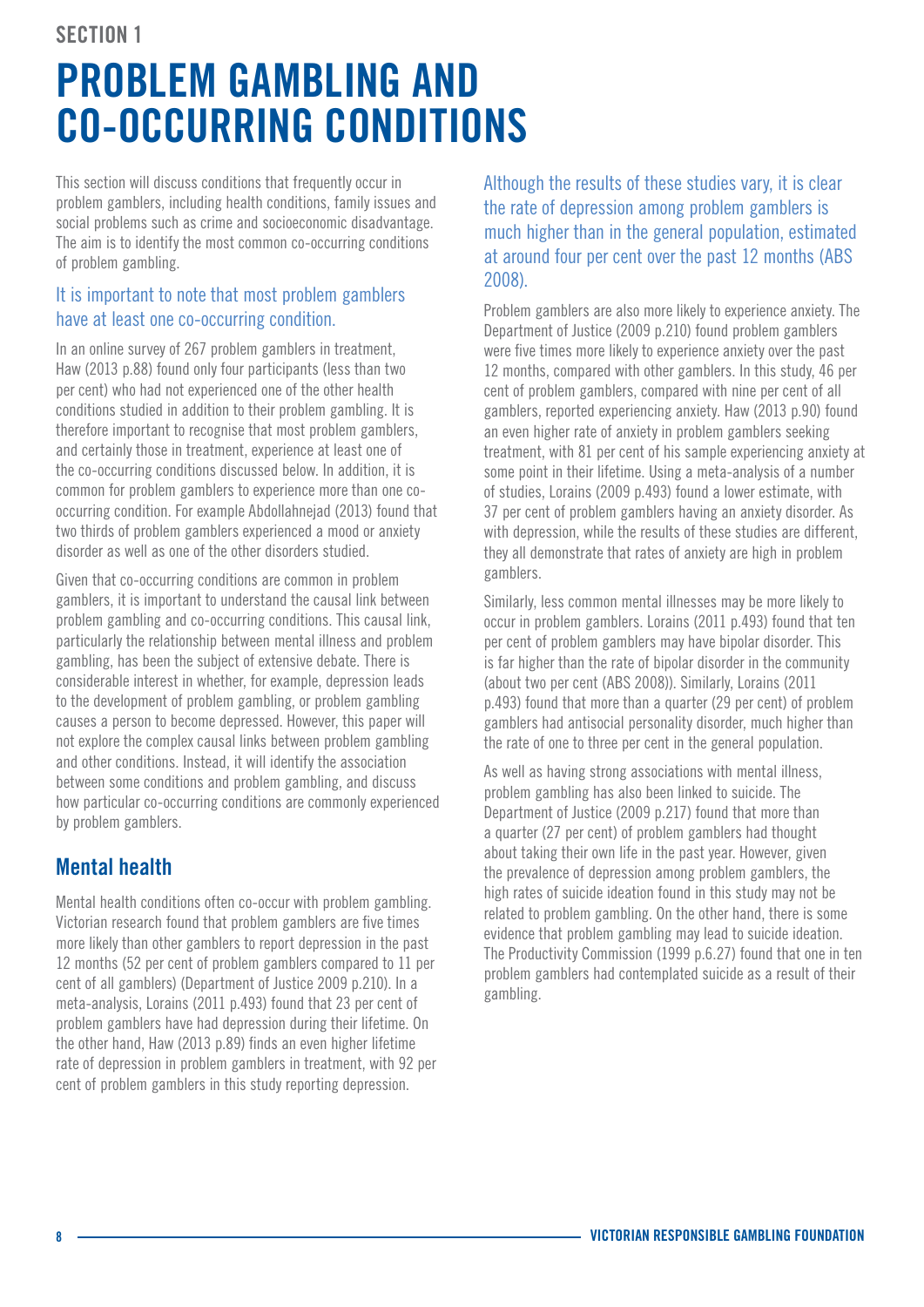#### <span id="page-8-0"></span>Key findings

- Around half of problem gamblers experience depression.
- Almost half of problem gamblers experience anxiety.
- About ten per cent of problem gamblers may have bipolar disorder.
- More than a quarter of problem gamblers show signs of having antisocial personality disorder.
- More than a quarter of problem gamblers contemplated suicide in the past year.

## Substance use disorders

Problem gamblers often have a co-occurring substance use disorder. A recent systematic review of international research on co-morbid disorders in problem gambling found that more than a quarter (28 per cent) of problem gamblers had a lifetime alcohol use disorder and 17 per cent had a lifetime illicit drug use disorder (Lorains 2011 p.493). This is also supported by Australian research. The Victorian Department of Justice (2009 p.199) found that 20 per cent of problem gamblers in the Victorian community showed signs of moderate or high levels of lifetime clinical alcohol abuse (compared with five per cent of all gamblers).

Similarly, Haw (2013 pp.91-94) found that of a sample of Australian problem gamblers in treatment, 35 per cent thought that they had experienced an alcohol use disorder at some point in their lifetime, and 27 per cent thought they had experienced a drug use disorder.

#### Substance use disorders, including both drug and alcohol related conditions, are therefore much more common in problem gamblers than in the general population.

Research also consistently shows that many problem gamblers smoke. Lorains (2011 p.493) found that 60 per cent of problem gamblers may be dependent on nicotine. Victorian research has found that problem gamblers are more than twice as likely to smoke than other gamblers. About half (47 per cent) of problem gamblers are current smokers, compared with 21 per cent of all Victorian gamblers (Department of Justice 2009 p.191).

#### Key findings

- Problem gamblers often have a co-occurring substance use condition.
- Between 19 and 35 per cent of problem gamblers may have had an alcohol use disorder at some point in their life.
- About a quarter of problem gamblers in gambling treatment may have had a drug use disorder at some point in their life.
- About half of problem gamblers smoke.

## Other health conditions

There is some evidence that problem gamblers may be more likely to experience some other health conditions. For example, Department of Justice (2009 p.210) found that problem gamblers were more likely to have lung conditions including asthma and to be obese.

Similarly, Black (2013) found that problem gambling was associated with obesity and chronic medical conditions such as heartburn or stomach conditions, headaches and sleep disorders. These conditions may be caused by other co-morbidities of problem gambling, for example, lung disorders may be linked to the high rates of smoking among problem gamblers. However, there is less evidence to support the association between problem gambling and these conditions, and the available evidence suggests that the association between problem gambling and these conditions is weaker than the association with mental illness and other co-occurring conditions.

#### Key findings

• Problem gamblers may be more likely to experience some other heath conditions, although the available evidence is weak.

## Social problems

Problem gambling is more likely to occur alongside a variety of social problems including socioeconomic disadvantage, homelessness, low social capital and crime.

These social problems should be considered as co-occurring conditions of problem gambling, and they may have significant impacts on the lives of problem gamblers.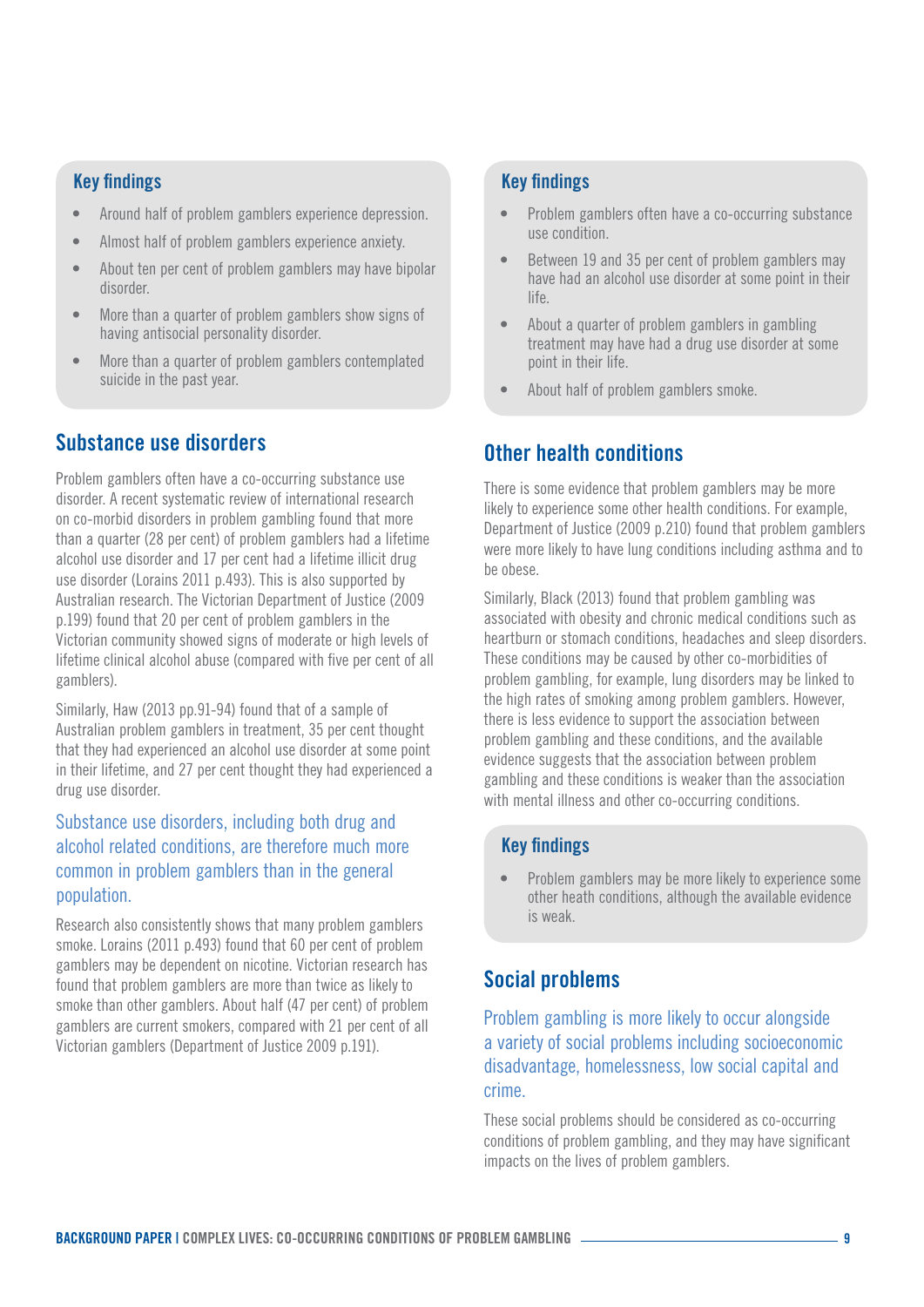<span id="page-9-0"></span>Problem gambling can cause significant financial problems for individuals. The Productivity Commission (1999 p.7.50) found that six per cent of problem gamblers seeking treatment had experienced bankruptcy as a result of their gambling in the past year, and that eight per cent had lost their house as a result of gambling during their lifetime.

Problem gambling may also be associated with homelessness. A recent British study of 456 people recruited from homeless centres found that 12 per cent of the homeless population was experiencing a problem with gambling, compared to 0.7 per cent of the general population (Sharman 2014). Similarly, a US study of 275 homeless people from St Louis also found that 12 per cent were problem gamblers (Nower 2014).

As well as homelessness, problem gambling has also been associated with broader socioeconomic disadvantage. Rintoul (2013) showed that disadvantage and problem gambling are associated at an area level. Similarly, problem gambling is commonly associated with lower incomes (Delfabbro 2011 p.108). Disadvantage may therefore be a co-occurring condition of problem gambling, in addition to the financial problems that gambling can cause.

As well as experiencing socioeconomic disadvantage, there is some evidence that problem gamblers may experience low social capital or lower levels of social connectedness. The Department of Justice (2009 p.220) found that 21 per cent of problem gamblers, compared with three per cent of all gamblers, thought that they would not be able to get help from family, friends or neighbours if they needed it. Similarly, problem gamblers were less likely to be a member of an organised group or to like living in their community. Problem gamblers therefore appear to have lower levels of social capital than others in the community.

Problem gambling has also been associated with crime. The Department of Justice (2009, p.217) found that 15 per cent of problem gamblers had done something against the law as a result of gambling in the past year. The Productivity Commission (1999 p.7.67) found 11 per cent of problem gamblers had committed a crime as a result of their gambling. Criminal activity should therefore be considered as one of the potential cooccurring conditions of problem gambling.

#### Key findings

- Social problems should be considered as co-occurring conditions of problem gambling.
- Problem gambling may be associated with socioeconomic disadvantage, homelessness, low social capital and crime.

## Family and relationships

Problem gambling is likely to occur with significant difficulties in families and relationships. For example, financial problems caused by problem gambling are not limited to the problem gambler and are likely to also affect family members. However, problem gambling can also cause broader problems for families, such as conflict and relationship breakdown. The Productivity Commission (1999 p.6.27) found that nearly a third (32 per cent) of problem gamblers said their gambling had led to a relationship break up at some point in their life.

Problem gambling is also associated with family violence. In a study of the family members of problem gamblers, Suomi (2013) found that 52.5 per cent of participants reported some form of family violence in the past 12 months. In this study, problem gamblers were both the perpetrators and the victims of family violence.

#### Key findings

- Nearly a third of problem gamblers say that their gambling had led to a relationship break up at some point in their life.
- Over half of family members of problem gambling may have experienced some form of family violence in the past 12 months.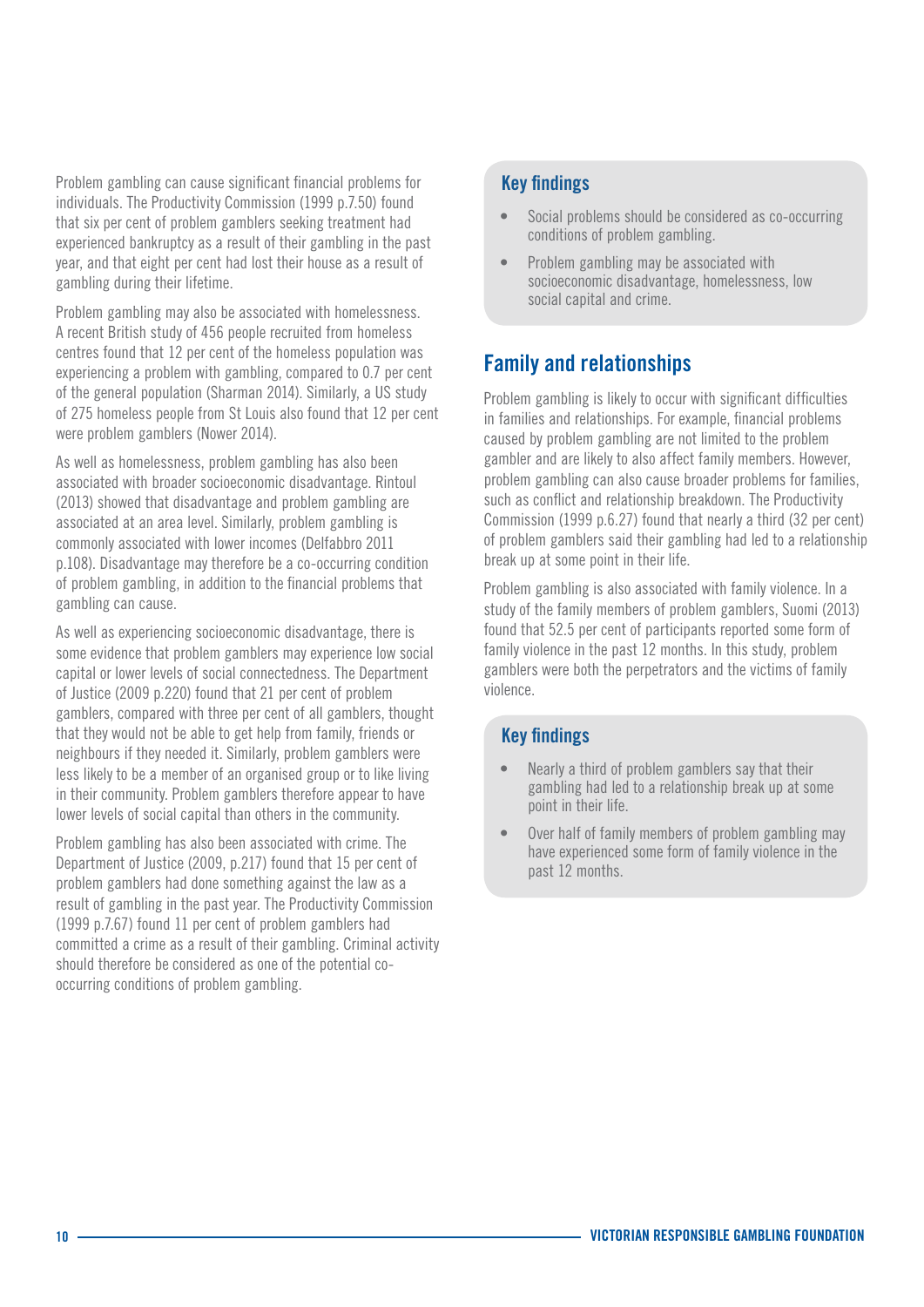### <span id="page-10-0"></span>Conclusion: Problem gambling and co-occurring conditions

The results of this review suggest the most common cooccurring health conditions with problem gambling are mental illnesses such as depression and anxiety, which both occur in about half of problem gamblers.

Substance use disorders occur less frequently, but are still much more common among problem gamblers than in the general population. There is some evidence that other health conditions (such as obesity) are more common in problem gamblers, but not to the same degree as for mental health or substance use disorders.

Problem gambling is often accompanied by a range of social problems, and associated with socioeconomic disadvantage, low social capital and crime. Problem gambling also appears to occur alongside a broad range of family and relationship difficulties. For example, problem gambling appears to be strongly associated with family violence, with over half of family members of problem gamblers reporting experiences of family violence.

Although this section has outlined clear evidence that problem gambling is associated with a number of co-occurring conditions, this review was not able to determine the causal links between problem gambling and these co-occurring conditions. The relationship between problem gambling and its co-occurring conditions is likely to be complex, and may vary between different individuals. However, understanding the conditions that occur alongside problem gambling can assist in providing services for problem gamblers, even if the specific causal pathways are not well understood.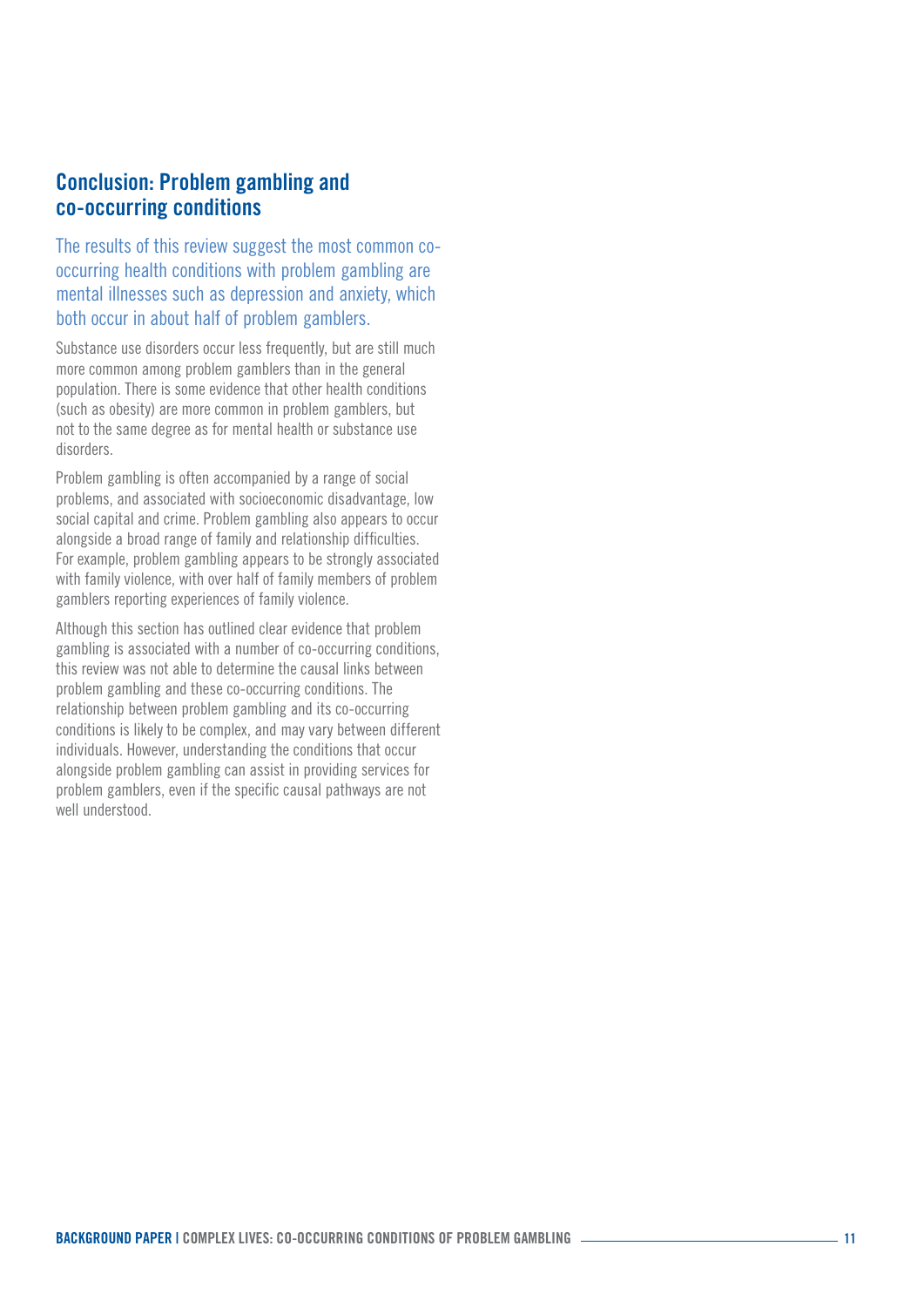### <span id="page-11-0"></span>SECTION 2

## PROBLEM GAMBLING IN THE HEALTH AND CRIMINAL JUSTICE SYSTEMS

The previous section identified that there are very high rates of co-occurring conditions among problem gamblers, particularly mental illnesses and substance use disorders.

#### These co-occurring conditions make it likely that problem gamblers are involved with other treatment sectors or the criminal justice system, even if they have not identified themselves as having a gambling problem.

This means there is an opportunity for screening, intervention and treatment in other sectors such as the mental health, family services, alcohol and other drug treatment sectors, or the criminal justice system.

This section will outline current evidence on rates of problem gambling in people seeking treatment in five key sectors:

- Mental health
- Alcohol and other drug treatment
- Primary care
- Family and relationships and other services
- Criminal justice system

However, there are significant limitations to the research relating to problem gambling in treatment systems in terms of relevance in the current Victorian context that need to be acknowledged. Much of the research in this area is conducted in the United States, which has a very different health system to Australia.

The United States also has a different gambling culture to Australia, which means that problem gamblers identified in these studies may be involved with different gambling products and exhibit different behaviours to problem gamblers in Australia. Findings from the US health system must therefore be treated with caution

## Mental health services

As discussed in Section 1, problem gambling may be more common in people with mental health conditions. In Victoria, many people with a mental illness are treated in specialist mental health services, such as community mental health services, private psychiatrists and hospital services. However, there is limited evidence about the prevalence of problem gambling in specialist mental health services.

Studies of psychiatric outpatients in the United States have found that between two per cent (Henderson 2004 p.1,346) and nine per cent (Kennedy 2010) of patients may have experienced problem gambling at some point in their lifetime.

The largest study to date investigated 1,709 patients of Rhode Island Hospital Department of Psychiatry outpatient practice, and found that the lifetime prevalence of problem gambling was two per cent (Zimmerman 2006). This is similar to the lifetime rate of problem gambling found in prevalence surveys of the general population in the United States.

On the other hand, studies conducted elsewhere have found much higher rates of problem gambling in mental health services. A recent study conducted in Victoria found that gambling had been a problem for the participant or someone close to them for 17 per cent of 290 people screened after assessment by the Crisis Assessment and Triage Team (CATT) or on admission to the Alfred Hospital Emergency Department (de Castella 2011). In contrast, a study of admissions to a US hospital (Lesiuer 1990) found that only seven per cent of 105 psychiatric admissions were problem gamblers.

#### Rates of problem gambling may be higher in services targeting particular diagnoses.

An Australian study investigating problem gambling among people seeking treatment for post-traumatic stress disorder (PTSD) found a very high rate of problem gambling (Biddle 2005). In this study 17 per cent of 153 patients had a gambling problem.

Overall, it is difficult to draw a conclusion about the rate of problem gambling in mental health services on the basis of these studies. Some studies have found the prevalence is no higher than the general population, while others show much higher rates of problem gambling.

#### It is likely that the prevalence of problem gambling varies across different parts of the mental health system, perhaps with higher prevalence among patients with more acute mental health conditions.

It is also unclear what the prevalence of problem gambling is in community mental health services, as all the studies examined in this section have focused on acute care or outpatient services.

There is a need for more evidence to inform practice in this area. The foundation has commissioned a research project to investigate the prevalence of problem gambling in people seeking treatment for a mental illness in Victoria, which is due for completion in 2016.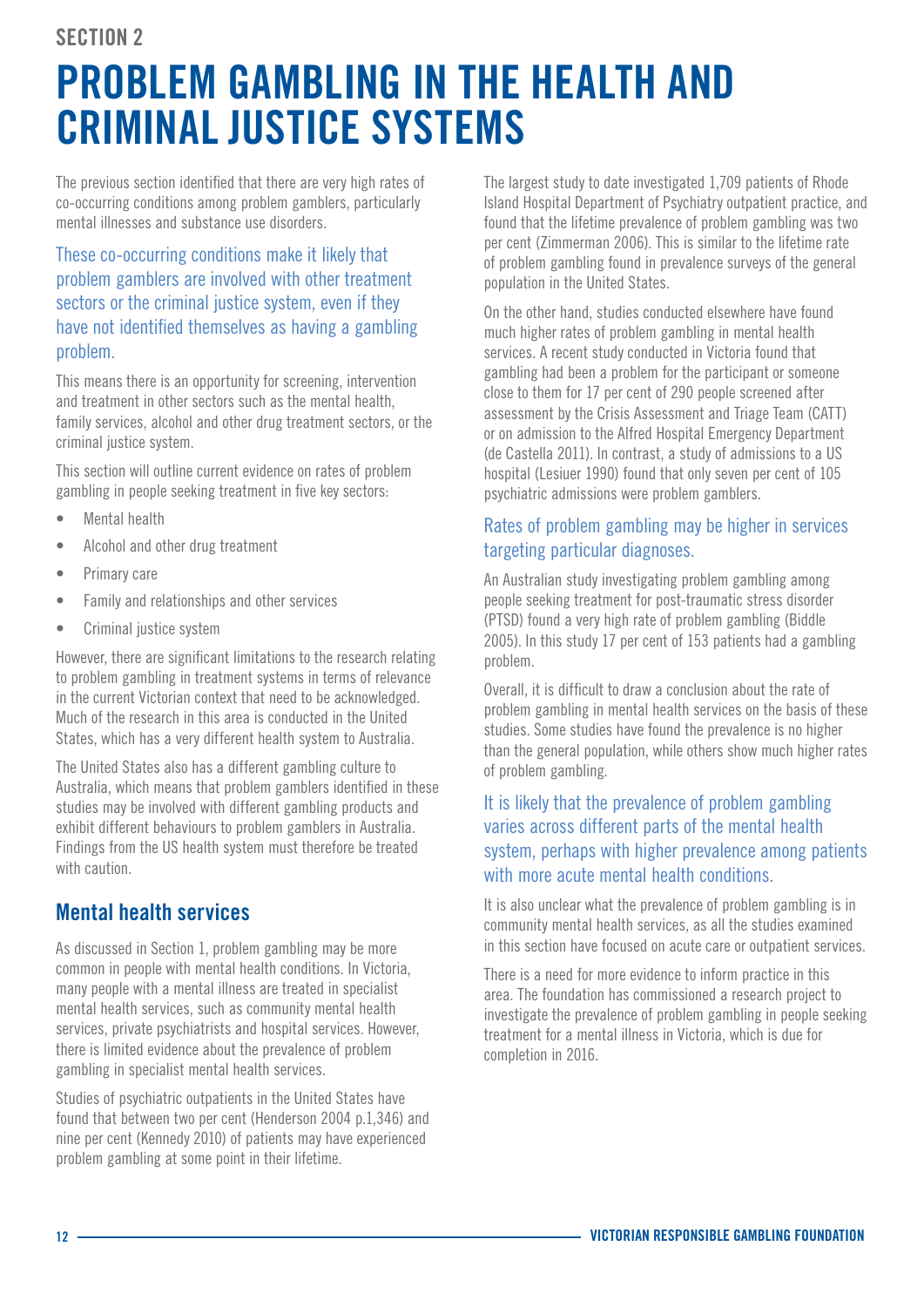#### <span id="page-12-0"></span>Key findings

- Estimates of the prevalence of problem gambling in mental health service range from about two per cent (close to the rate in the general population) to 17 per cent.
- The only Victorian study to investigate this issue found a high rate of problem gambling in the mental health sector (17 per cent), although this included problem gambling in someone close to the participant.
- It is likely that the prevalence of problem gambling varies across different parts of the mental health system and different conditions,
- There is no evidence on the prevalence of problem gambling in key parts of the mental health system, such as the community mental health sector.

## Alcohol and drug treatment

#### There is strong evidence that problem gambling is a common co-occurring condition in people seeking treatment for substance use disorders.

Studies have provided a range of estimates for the prevalence of problem gambling among patients seeking treatment for substance use disorders, almost all of which are higher than the prevalence of problem gambling in the general population. For example, one large French study of 2,588 consecutive admissions to 55 French addiction treatment centres found that the prevalence of problem gambling in the past 12 months was 6.5 per cent, with an additional 12 per cent who were at risk gamblers (ANPAA 2011). In contrast, other studies in the US have reported rates of problem gambling of up to 21.7 per cent (Mathias 2009). The prevalence of gambling is high in studies mainly focusing on alcohol (ANPAA 2011), as well as opiates (Peles 2010), and in studies examining both alcohol and illicit drugs (Matthias 2009).

The foundation has recently published a meta-analysis of studies examining the prevalence of problem gambling in substance use treatment (Cowlishaw 2014). A meta-analysis is a way of combining the results of multiple studies to produce a more accurate estimate. This meta-analysis included the results of 25 studies, and found that 14 per cent of people seeking substance use treatment have co-morbid problem gambling. When at risk gamblers are included, this rises to 23 per cent of people seeking substance use treatment.

However, some studies have shown lower rates of problem gambling in people seeking treatment for substance use disorders. For example, Cowlishaw (2014) also included a secondary analysis of data from a large epidemiological survey conducted in the US, which showed that only four per cent of people seeking treatment for substance use were lifetime problem gamblers. However, even this lower estimate is higher than the lifetime prevalence of problem gambling in the general population.

There are some limitations to the studies examined in this section, including the tendency for studies with more dramatic results to be published, which may inflate the prevalence of problem gambling. In addition, most of the studies included are from the US, and none are Australian. However, it is clear from the studies included in this analysis that the prevalence of problem gambling is far higher in people seeking treatment for substance use disorders than it is in the community as a whole.

#### Key findings

- The prevalence of problem gambling is far higher in people seeking treatment for substance use disorders than it is in the community as a whole.
- The most recent estimate is that 14 per cent of people seeking substance use treatment have co-morbid problem gambling. This rises to 23 per cent, almost a quarter, when at risk gamblers are included.

### Primary care

#### There is some research to suggest people with gambling problems would like to receive assistance from their general practitioner.

 Hing (2011 p.39) found that 28 per cent of regular gamblers would seek professional help for gambling from a general practitioner, more than double the amount who said they would seek help from any other professional source. Similarly, in a study of patients presenting to four New Zealand primary health organisations, Sullivan (2007) found that 21 per cent of problem gamblers thought their doctor could help with gambling problems.

In another study examining problem gambling in general practice, Goodyear-Smith (2006) implemented a screening tool for risky behaviours, which was completed by 2,536 adult patients at 51 New Zealand general practices. This screening tool included the question "Do you sometimes feel unhappy or worried after a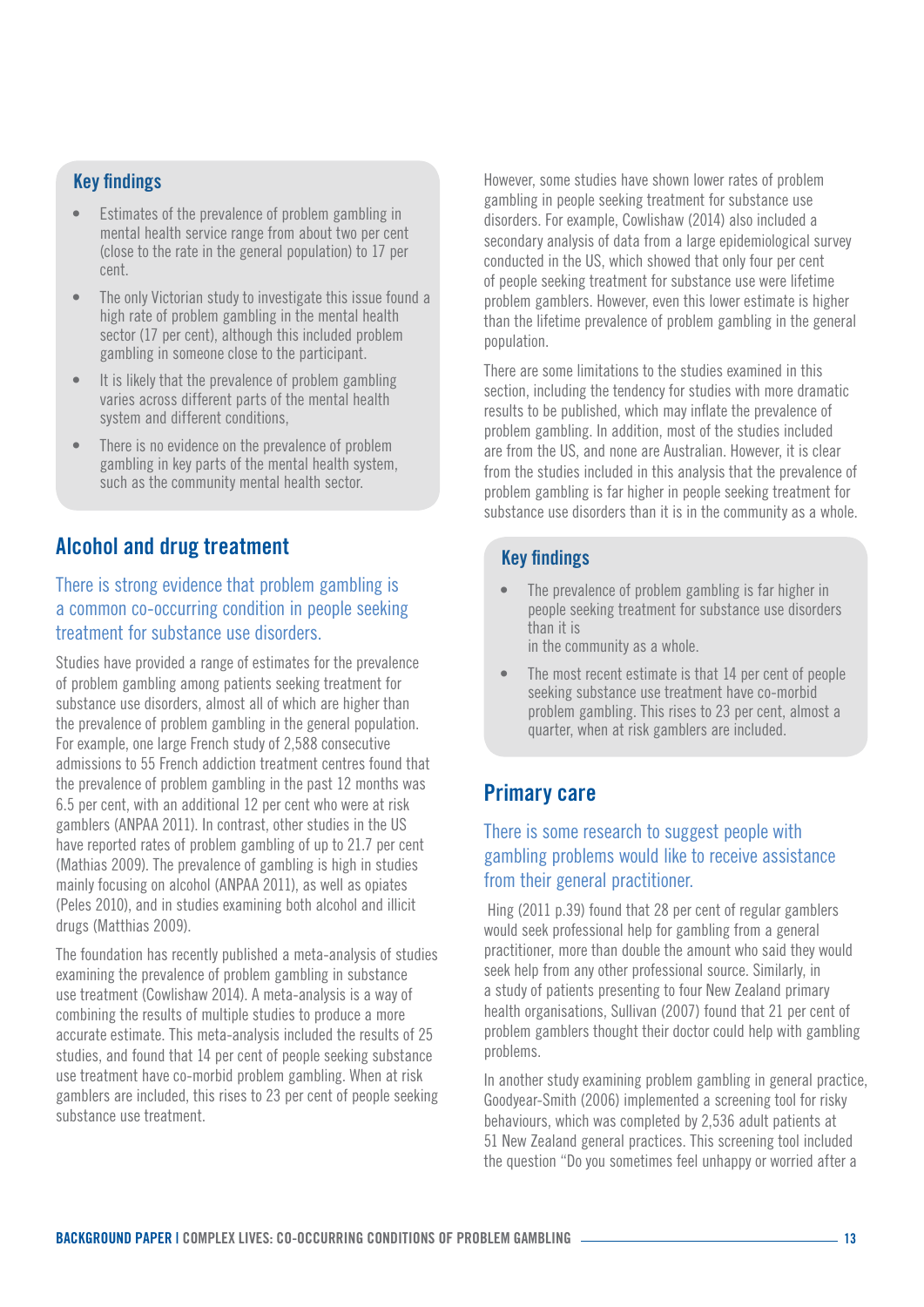session of gambling?". Three per cent of participants answered yes to this question. Of those who answered yes, 14 per cent wanted help for their gambling, either now or in the future. This study indicates that screening in general practice provides another opportunity for an intervention for problem gambling.

#### Although primary care appears to be an important potential source of help for problem gamblers, there is limited evidence about the prevalence of problem gambling in primary care settings.

Some evidence suggests the prevalence of problem gambling in general practice is similar to the general population. For example, Pasturnak (1999 p.517) finds that three per cent of 1,394 participants attending two primary care clinics in the US showed signs of a gambling disorder at some point in their lifetime.

On the other hand, other smaller studies from the US have found higher rates. For example, Morasco (2006) found 11 per cent of 574 patients at an urban medical clinic were lifetime problem gamblers, with an additional five per cent at risk. Similarly, Ladd (2002) found that 15 per cent of 389 patients at university health clinics were lifetime problem gamblers, with 11 per cent at risk.

There are significant limitations to understanding the prevalence of problem gambling in primary care. This paper has only identified three studies which examine the prevalence of problem gambling in primary care, none of which are Australian. These studies show varied results, indicating that between three and fifteen per cent of patients in primary care may have a lifetime history of problem gambling. Given the studies showing higher prevalence rates are smaller, while larger studies show lower prevalence rates, it is likely the prevalence of problem gambling in primary care is at the lower end of this range. Therefore, this paper cannot conclude on the basis of these studies whether the prevalence of problem gambling is higher in general practice than in the general population.

#### Key findings

- Some research suggests people with gambling problems would like to receive assistance from their general practitioner.
- Between three and fifteen per cent of patients in primary care may have a lifetime history of problem gambling, although it is likely the prevalence of problem gambling in primary care is at the lower end of this range.
- There is insufficient evidence to draw a conclusion about whether problem gambling is more common in general practice than in the general population.

## Family, relationship and other community services

Despite the evidence that there is a strong association between problem gambling and both family violence and conflict within families, a review of the literature did not identify any studies examining the prevalence of problem gambling among people in relationship or family counselling. It would be beneficial for future research projects to address this issue, and examine the prevalence of problem gambling in family support services as well as family violence services.

#### There is some evidence for a higher rate of problem gambling among clients seeking emergency relief services.

A small survey of 63 people at two emergency relief agencies conducted by St Luke's Anglicare (2012) found 11 per cent of people were seeking support on that particular occasion because somebody in their household may have a problem with gambling. In addition, 17 per cent of participants said gambling had caused them to run out of money and 24 per cent said gambling had caused them to run out of money on other occasions.

#### Key findings

- This review was not able to identify any evidence regarding problem gambling in family or relationship services.
- There is preliminary evidence of elevated rates of problem gambling in emergency relief services, however further research is required to confirm this finding.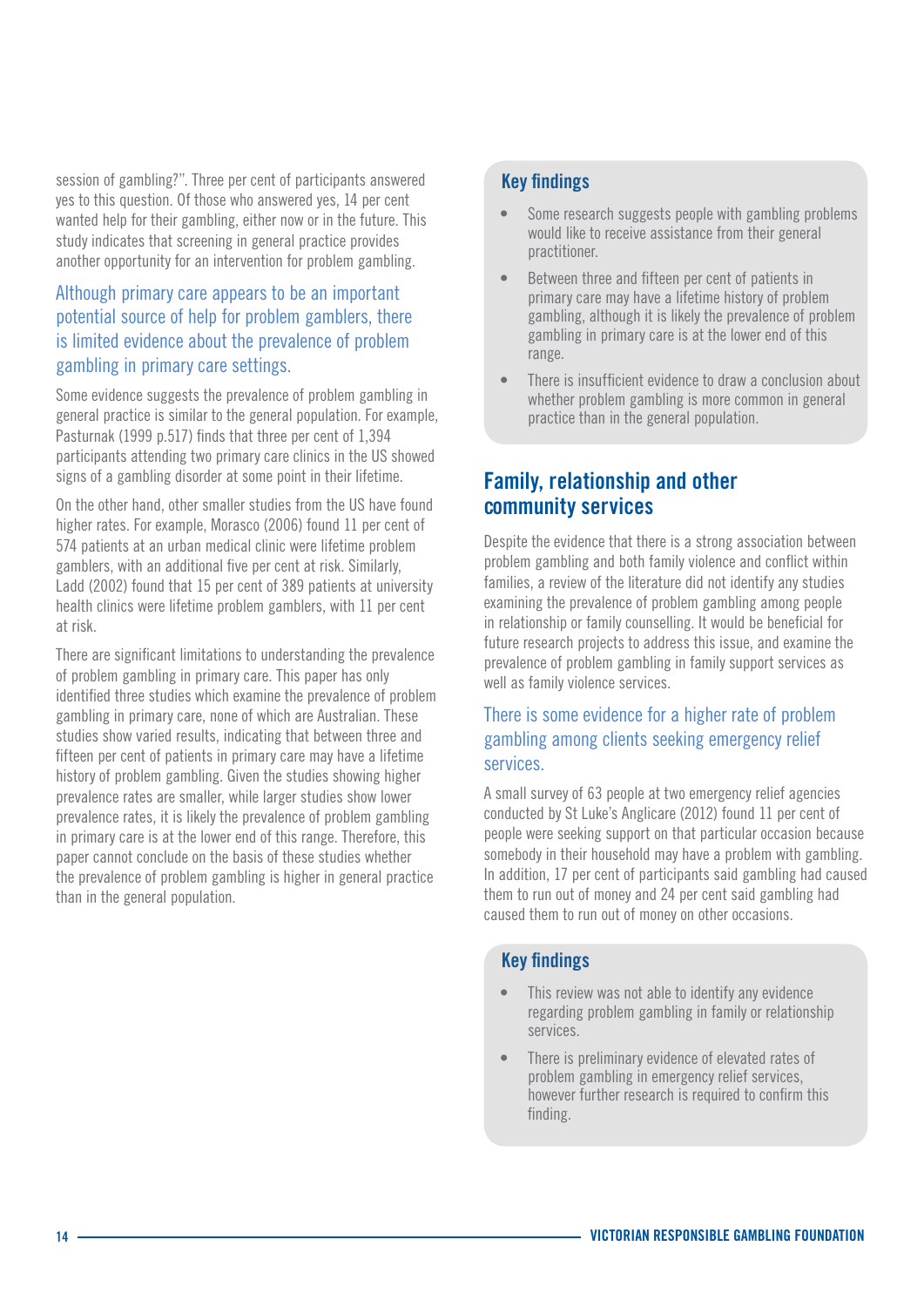### <span id="page-14-0"></span>Problem gambling and the criminal justice system

As discussed in Section 1, crime is one of the potential cooccurring conditions of problem gambling. This means that as well as seeking treatment from the health system, some problem gamblers are likely to interact with the criminal justice system.

Previous research in Victoria has found that rates of problem gambling among people in the criminal justice system are much higher than in the general population. Perrone (2013 p.10) surveyed 173 Victorian prisoners, and found that about a third (33 per cent) were past-year problem gamblers. Interestingly, female prisoners were more likely to be problem gamblers than male prisoners (48 per cent of female prisoners compared with 32 per cent of male prisoners), although the sample of female prisoners was small.

#### Gambling problems appeared to be directly linked to imprisonment, with 88 per cent of those prisoners found to be problem gamblers reporting that they had committed a gambling-related crime.

Other Australian studies have found a range of estimates of the prevalence of problem gambling. In all of these studies, the rates of problem gambling are much higher than the general population. For example, in a survey of 914 prisoners in New South Wales, Butler and Milner (2003 p.8) found that 11 per cent of women and 20 per cent of men were identified as lifetime problem gamblers. There are also high rates among people serving sentences in the community. A Queensland study involving 570 people in community corrections found that nine per cent were past year problem gamblers (Queensland Corrective Services 2005 p.5).

International research has also found that rates of problem gambling are much higher among people who are in prison or otherwise in the criminal justice system. Abbott (2005) surveyed 357 recently sentenced inmates in New Zealand prisons, and found that 21 per cent were lifetime probable pathological gamblers. International research has also shown that young people in the criminal justice system may be at higher risk. Westpal and Johnson (2006) found that of 1,636 inmates of minimum and maximum security correctional facilities in Louisiana aged 10 to 19, 21 per cent were problem gamblers,

compared with four per cent of a sample of school students of comparable age.

Overall, it seems that rates of problem gambling are much higher throughout the criminal justice system, both in Australia and internationally.

#### Key findings

- Rates of problem gambling are much higher among people, including adolescents, in the criminal justice system.
- Victorian research has shown that as many as 33 per cent of prisoners may be problem gamblers.
- There is evidence to suggest that the prevalence of problem gambling is higher in community corrections environments.

### Conclusion: problem gambling in the health and criminal justice systems

This section has discussed the rates of problem gambling among people interacting with the health and criminal justice systems. The evidence relating to the mental health sector and primary care was unclear. Rates of problem gambling in these sectors may not be higher than in the general population, although some studies have found higher rates. It seems likely the prevalence of problem gambling is higher for people presenting for particular conditions or at particular services. The foundation is funding a research project to further investigate the prevalence of problem gambling in mental health services.

Evidence relating to problem gambling in the alcohol and other drug sector showed an estimated rate of 14 per cent, which is higher than in the general population. On the other hand, this review was not able to identify any research relating to problem gambling and family services. This could be a fruitful area of future research. There was clear evidence that rates of problem gambling are elevated in the criminal justice system, with up to 33 per cent of prisoners experiencing problem gambling.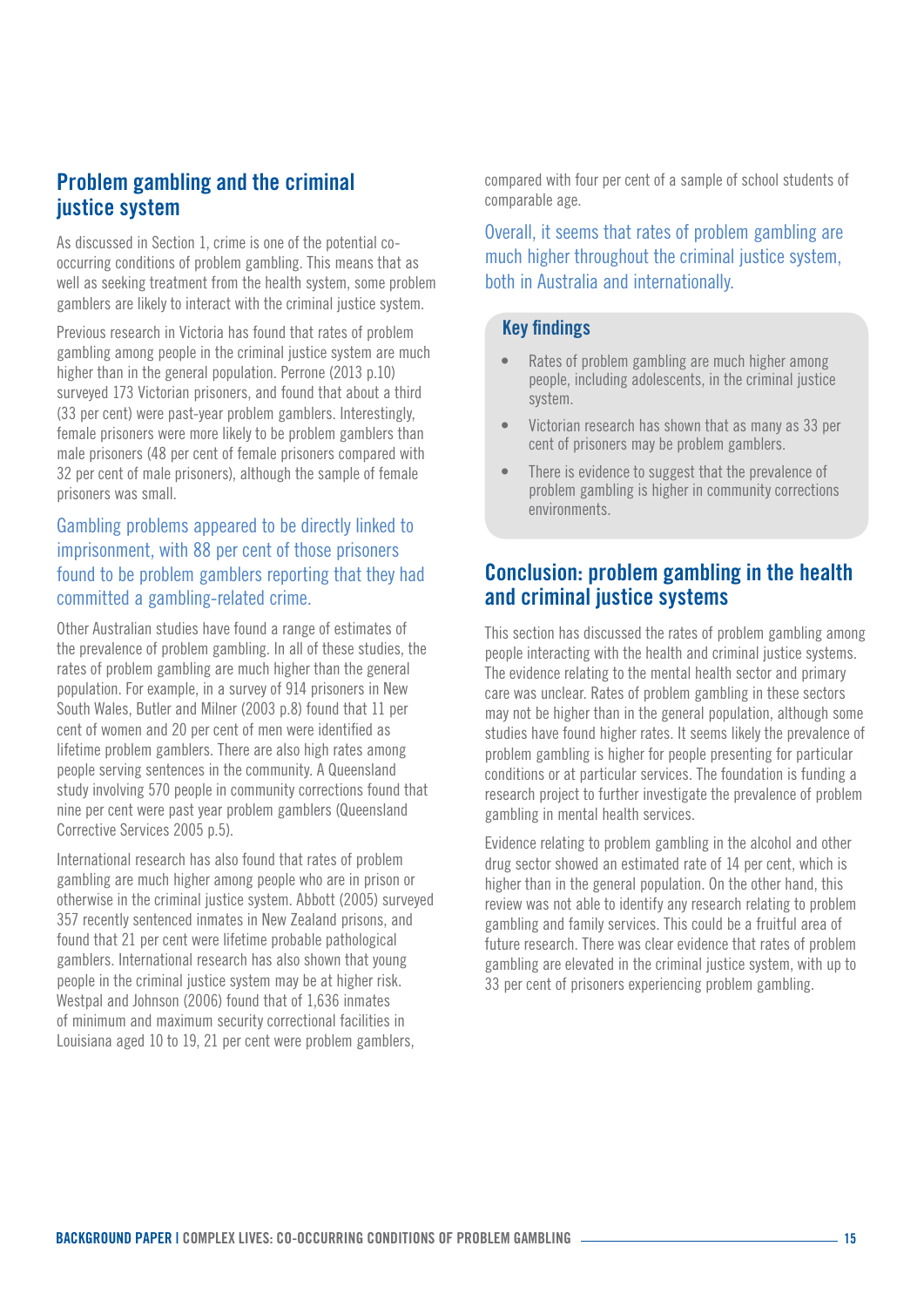# <span id="page-15-0"></span>CONCLUSION

The evidence provided in this paper indicates that people with gambling problems may also experience a range of other health conditions and social problems.

Given the prevalence of co-morbid conditions in problem gamblers and the rates of problem gambling in people seeking treatment for other conditions, it is important to understand the relationship between these co-occurring conditions. However, due to the nature of the research reviewed in this paper, it was not possible to determine the causal links between problem gambling and its co-occurring conditions.

As outlined in the first section of this paper, the most common co-occurring health conditions with problem gambling are mental illnesses such as depression and anxiety. These conditions were found to occur in around half of problem gamblers.

Substance use disorders, while less common than mental illness, were more common among problem gamblers than in the general population. Problem gambling is also often accompanied by a range of social problems such as socioeconomic disadvantage, low social capital and crime. In addition, problem gambling can occur alongside a broad range of family and relationship difficulties including family violence.

The second section of this paper considered the rates of problem gambling among people interacting with the health and criminal justice systems. Rates of problem gambling among people

with alcohol and other drug problems was 14 per cent, which is higher than in the general population. There was also clear evidence of elevated rates of problem gambling in the criminal justice system, with up to 33 per cent of prisoners experiencing problems with gambling. In contrast, evidence relating to problem gambling in mental health and primary care settings was unclear. It was not possible to identify any research relating to problem gambling and family services.

#### Understanding the relationship between problem gambling and other conditions can assist in treatment approaches for problem gamblers.

Similarly, increasing knowledge of co-occurring conditions of problem gambling among professionals working in the health sector, community sector and criminal justice system, may assist in the treatment of clients presenting with multiple problems including problem gambling.

Overall, the evidence contained in this paper is extremely valuable for ensuring problem gambling treatments, policies and programs are underpinned by a thorough understanding of problem gambling and its co-occurring conditions.

## FOR FURTHER INFORMATION

Further information about the topics discussed in this paper is available from these key resources:

Cowlishaw, S. (2014) [Comorbid problem gambling in substance](http://www.responsiblegambling.vic.gov.au/sites/default/files/Research-report-Cowlishaw-Feb-14.pdf)  [users seeking treatment.](http://www.responsiblegambling.vic.gov.au/sites/default/files/Research-report-Cowlishaw-Feb-14.pdf) Victorian Responsible Gambling Foundation.

Delfabbro, P. H. (2011). Australasian gambling review (1992– 2011). Independent Gambling Authority. June 2011.

Department of Justice (2009) [A Study of Gambling in Victoria:](http://www.responsiblegambling.vic.gov.au/giro/research/research-undertaken-department-justice)  [Problem Gambling from a Public Health Perspective.](http://www.responsiblegambling.vic.gov.au/giro/research/research-undertaken-department-justice) September 2009.

Haw, J., Holdsworth, L. and Nisbet, S. (2013) [Gambling and](http://www.gamblingresearch.org.au/home/research/gra+research+reports/gambling+and+co-morbid+disorders+2013+pdf)  [comorbid disorders. Gambling Research Australia](http://www.gamblingresearch.org.au/home/research/gra+research+reports/gambling+and+co-morbid+disorders+2013+pdf). February 2013

Hing, N., Nuske, E and Gainsbury, S. (2011) [Gamblers at-risk](http://www.gamblingresearch.org.au/home/research/gra+research+reports/gamblers+at+risk+and+their+help+seeking+behaviour+%282011%29)  [and their helpseeking behaviour](http://www.gamblingresearch.org.au/home/research/gra+research+reports/gamblers+at+risk+and+their+help+seeking+behaviour+%282011%29). Gambling Research Australia. September 2011. Retrieved 1 October 2013.

Perrone, S., Jansons, D. and Morrison,L. (2013) [Problem gambling](http://www.responsiblegambling.vic.gov.au/sites/default/files/CD-13-36544-Report-Problem-Gambling-Criminal-Justice-Full-web.pdf)  [and the criminal justice system](http://www.responsiblegambling.vic.gov.au/sites/default/files/CD-13-36544-Report-Problem-Gambling-Criminal-Justice-Full-web.pdf). Victorian Responsible Gambling Foundation. January 2013.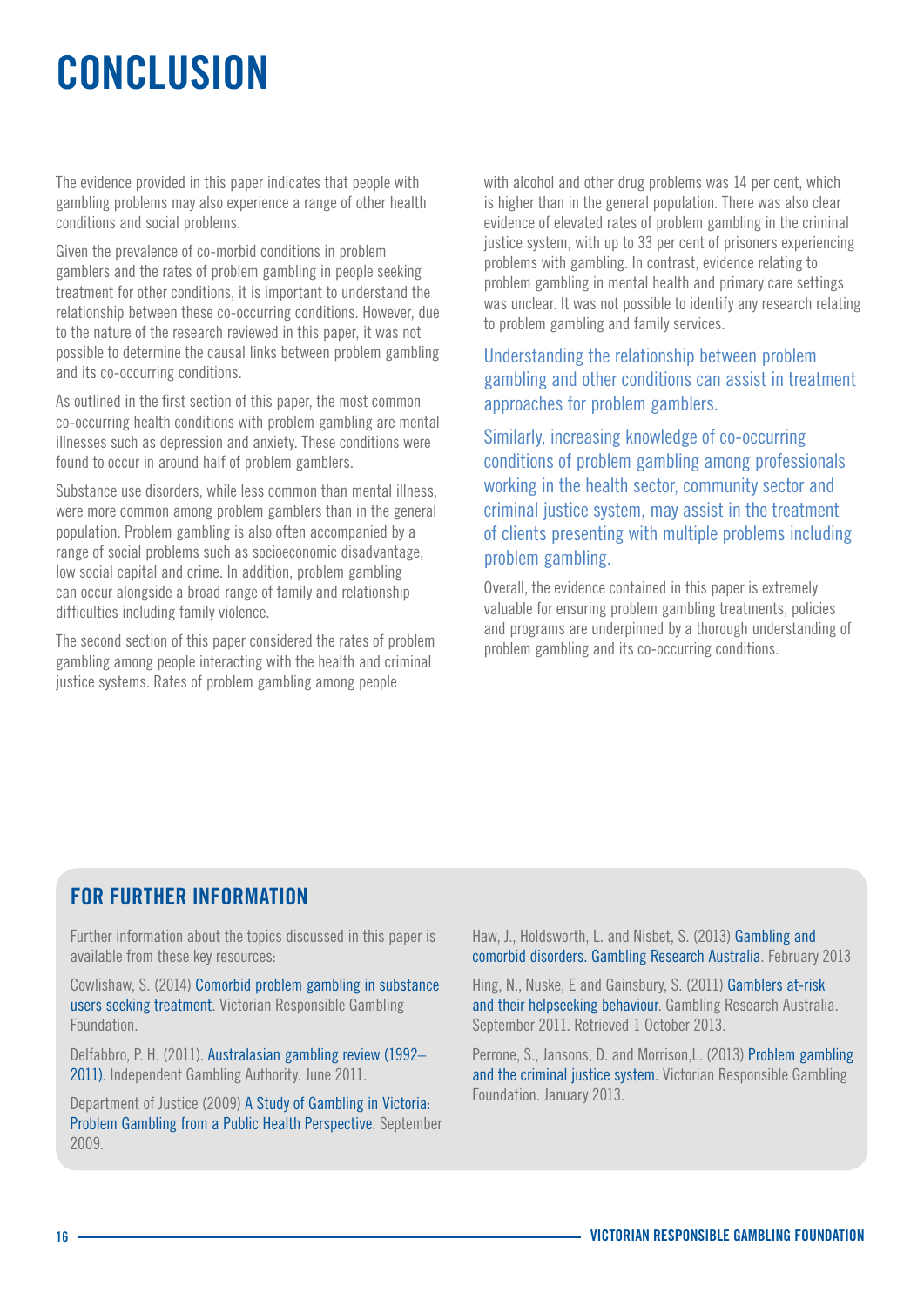## **REFERENCES**

Abbott, M. W., McKenna, B. G. and Giles, L. C. (2005) "Gambling and problem gambling among recently sentenced male prisoners in four New Zealand prisons". Journal of Gambling Studies. Vol 21 No 4 (pp.537-558).

Abdollahnejad, M. R., Delfabbro, P., and Denson, L. (2013) "The Clustering of Psychiatric Disorders in High-Risk Gambling Populations". Journal of Gambling Studies. [Online first] 18 June 2013 (pp.1-15).

Angela C. Rintoul, A.C., Livingstone, C., Mellor, A.P. and Jolley, D. (2013) "Modelling vulnerability to gambling related harm: How disadvantage predicts gambling losses". Addiction Research and Theory. Vol 21 No 4 (pp.329–338).

ANPAA., Nalpas, B., Yguel, J., Fleury, B., Martin, S., Jarraud, D. and Craplet, M. (2011) "Pathological gambling in treatment-seeking alcoholics: A national survey in France". Alcohol and Alcoholism, Vol 46 No 2 (pp.156-160).

#### Australian Bureau of Statistics (ABS) (2008) [National Survey of Mental](http://www.abs.gov.au/ausstats/abs@.nsf/Latestproducts/4326.0Main Features32007?opendocument&tabname=Summary&prodno=4326.0&issue=2007&num=&view)  [Health and Wellbeing: Summary of Results.](http://www.abs.gov.au/ausstats/abs@.nsf/Latestproducts/4326.0Main Features32007?opendocument&tabname=Summary&prodno=4326.0&issue=2007&num=&view) Cat. no. 4326.0.

Biddle, D., Hawthorne, G., Forbes, D., amd Coman, G. (2005) "Problem gambling in Australian PTSD treatment seeking veterans". Journal of Traumatic Stress. Vol 18 No 6 (pp.759-767).

Black, D.W., Shaw, M., McCormick, B. and Allen, J. (2013) "Pathological gambling: relationship to obesity, self-reported chronic medical conditions, poor lifestyle choices, and impaired quality of life", Comprehensive psychiatry, Vol 54 No 2 (pp. 97-104).

Butler, T. and Milner, L. (2003) [The 2001 New South Wales Inmate](http://www.nobars.org.au/downloads/Inmate_Health_Survey_2001.pdf)  [Health Survey.](http://www.nobars.org.au/downloads/Inmate_Health_Survey_2001.pdf) Corrections Health Service.

Cowlishaw, S. (2014) [Comorbid problem gambling in substance users](http://www.responsiblegambling.vic.gov.au/sites/default/files/Research-report-Cowlishaw-Feb-14.pdf)  [seeking treatment.](http://www.responsiblegambling.vic.gov.au/sites/default/files/Research-report-Cowlishaw-Feb-14.pdf) Victorian Responsible Gambling Foundation.

de Castella, A., Bolding, P., Lee, A., Cosic, S. and Kulkarni, J. (2011) [Problem gambling in people presenting to a public mental health](http://www.responsiblegambling.vic.gov.au/giro/research/research-undertaken-department-justice)  [service.](http://www.responsiblegambling.vic.gov.au/giro/research/research-undertaken-department-justice) Department of Justice. October 2011.

Department of Justice (2009) [A Study of Gambling in Victoria: Problem](http://www.responsiblegambling.vic.gov.au/giro/research/research-undertaken-department-justice)  [Gambling from a Public Health Perspective](http://www.responsiblegambling.vic.gov.au/giro/research/research-undertaken-department-justice).

Delfabbro, P. H. (2011). [Australasian gambling review \(1992–2011\).](http://www.iga.sa.gov.au/pdf/agr-2011-5.pdf) Independent Gambling Authority. June 2011.

Galvin, L. (2012) [Submission to the Inquiry into the Social and](http://www.vcec.vic.gov.au/CA256EAF001C7B21/pages/vcec-inquiries-current-inquiry-into-the-social---economic-costs-of-problem-gambling-submissions)  [Economic Costs of Problem Gambling.](http://www.vcec.vic.gov.au/CA256EAF001C7B21/pages/vcec-inquiries-current-inquiry-into-the-social---economic-costs-of-problem-gambling-submissions) August 2012.

Goodyear-Smith, F., Arroll, B., Kerse, N., Sullivan, S., Coupe, N., Tse, S., Shepherd, R., Rossen, F. and Perese, L. (2006). "Primary care patients reporting concerns about their gambling frequently have other cooccurring lifestyle and mental health issues". BMC Family Practice. Vol 7 No 25 (pp.1-6).

Haw, J., Holdsworth, L. and Nisbet, S. (2013) [Gambling and comorbid](http://www.gamblingresearch.org.au/home/research/gra+research+reports/gambling+and+co-morbid+disorders+2013+pdf)  [disorders.](http://www.gamblingresearch.org.au/home/research/gra+research+reports/gambling+and+co-morbid+disorders+2013+pdf) Gambling Research Australia. February 2013.

Henderson, M. J. (2004). "Psychological correlates of comorbid gambling in psychiatric outpatients: A pilot study". Substance use & misuse. Vol 39 No 9 (pp.1341-1352).

Hing, N., Nuske, E and Gainsbury, S. (2011) [Gamblers at-risk and their](http://www.gamblingresearch.org.au/home/research/gra+research+reports/gamblers+at+risk+and+their+help+seeking+behaviour+%282011%29)  [helpseeking behaviour.](http://www.gamblingresearch.org.au/home/research/gra+research+reports/gamblers+at+risk+and+their+help+seeking+behaviour+%282011%29) Gambling Research Australia. September 2011. Retrieved 1 October 2013.

Kennedy, S. H., McIntyre, R., O'Donovan, C., Milev, R., Melledo, J., Bisserbe, J., and Zimmerman, M. (2010) [Frequency and correlates](http://www.gamblingresearch.org/content/research.php?appid=2368)  [of gambling problems in depressed and bipolar outpatients](http://www.gamblingresearch.org/content/research.php?appid=2368). Ontario Problem Gambling Research Centre. February 2010. Retrieved 8 October 2013.

Ladd, G. T., and Petry, N. M. (2002) "Disordered gambling among university-based medical and dental patients: a focus on Internet gambling". Psychology of Addictive Behaviors, Vol 16 No 1 (pp.76-79).

Lesieur, H. R., and Blume, S. B. (1990). "Characteristics of pathological gamblers identified among patients on a psychiatric admissions service". Hospital and Community Psychiatry. Vol 41 No 9 (pp.1009-1012).

Lorains, F.K, Colwishaw, S. and Thomas, S.A. (2011) "Prevalence of comorbid disorders in problem and pathological gambling: systematic review and meta-analysis of population surveys". Addiction. Vol 106, No 3 (pp.490-498).

Mathias, A.C.R., Vargens, R.W., Kessler, F.H., and Cruz, M.S. (2009) "Differences in addiction severity between social and probable pathological gamblers among substance abusers in treatment in Rio de Janeiro". International Journal of Mental Health and Addiction, Vol 7 No 1 (pp.239-249).

Morasco, B. J., vom Eigen, K. A., and Petry, N. M. (2006) "Severity of gambling is associated with physical and emotional health in urban primary care patients". General hospital psychiatry, Vol 28 No 2 (pp.94- 100).

Nower, L., Eyrich-Garg, K. M., Pollio, D. E., and North, C. S. (2014) "Problem gambling and homelessness: Results from an epidemiologic study". Journal of Gambling Studies. [Online first]. (pp1-13).

Pasternak IV, A. V., and Fleming, M. F. (1999) "Prevalence of gambling disorders in a primary care setting". Archives of Family Medicine, Vol 8 No 6 (pp.515-20).

Peles, E., Schreiber, S., Linzy, S., and Adelson, M. (2010) "Pathological gambling in methadone maintenance clinics where gambling is legal versus illegal". American Journal of Orthopsychiatry, Vol 80 No 3 (pp.311-316).

Perrone, S., Jansons, D. and Morrison, L. (2013) [Problem gambling](http://www.responsiblegambling.vic.gov.au/sites/default/files/CD-13-36544-Report-Problem-Gambling-Criminal-Justice-Full-web.pdf)  [and the criminal justice system.](http://www.responsiblegambling.vic.gov.au/sites/default/files/CD-13-36544-Report-Problem-Gambling-Criminal-Justice-Full-web.pdf) Victorian Responsible Gambling Foundation. January 2013.

Productivity Commission (1999) [Australia's Gambling Industries:](http://pc.gov.au/projects/inquiry/gambling/docs/report)  [Inquiry report.](http://pc.gov.au/projects/inquiry/gambling/docs/report)

Queensland Corrective Services (2005) [Games People Play - Problem](http://www.olgr.qld.gov.au/resources/responsibleGamblingDocuments/gamesPeoplePlay.pdf)  [gambling among offenders in Queensland Community Corrections.](http://www.olgr.qld.gov.au/resources/responsibleGamblingDocuments/gamesPeoplePlay.pdf) November 2005.

Sharman, S., Dreyer, J., Aitken, M., Clark, L. and Bowden-Jones, H. (2014) "Rates of Problematic Gambling in a British Homeless Sample: A Preliminary Study". Journal of Gambling Studies. [Online first] (pp1- 8).

St Luke's Anglicare (2012) [Submission to the Victorian Competition](http://www.vcec.vic.gov.au/CA256EAF001C7B21/pages/vcec-inquiries-current-inquiry-into-the-social---economic-costs-of-problem-gambling-submissions)  [and Efficiency Commission Inquiry into the Costs of Problem Gambling](http://www.vcec.vic.gov.au/CA256EAF001C7B21/pages/vcec-inquiries-current-inquiry-into-the-social---economic-costs-of-problem-gambling-submissions). Submission No. PG-16. 31 August 2012.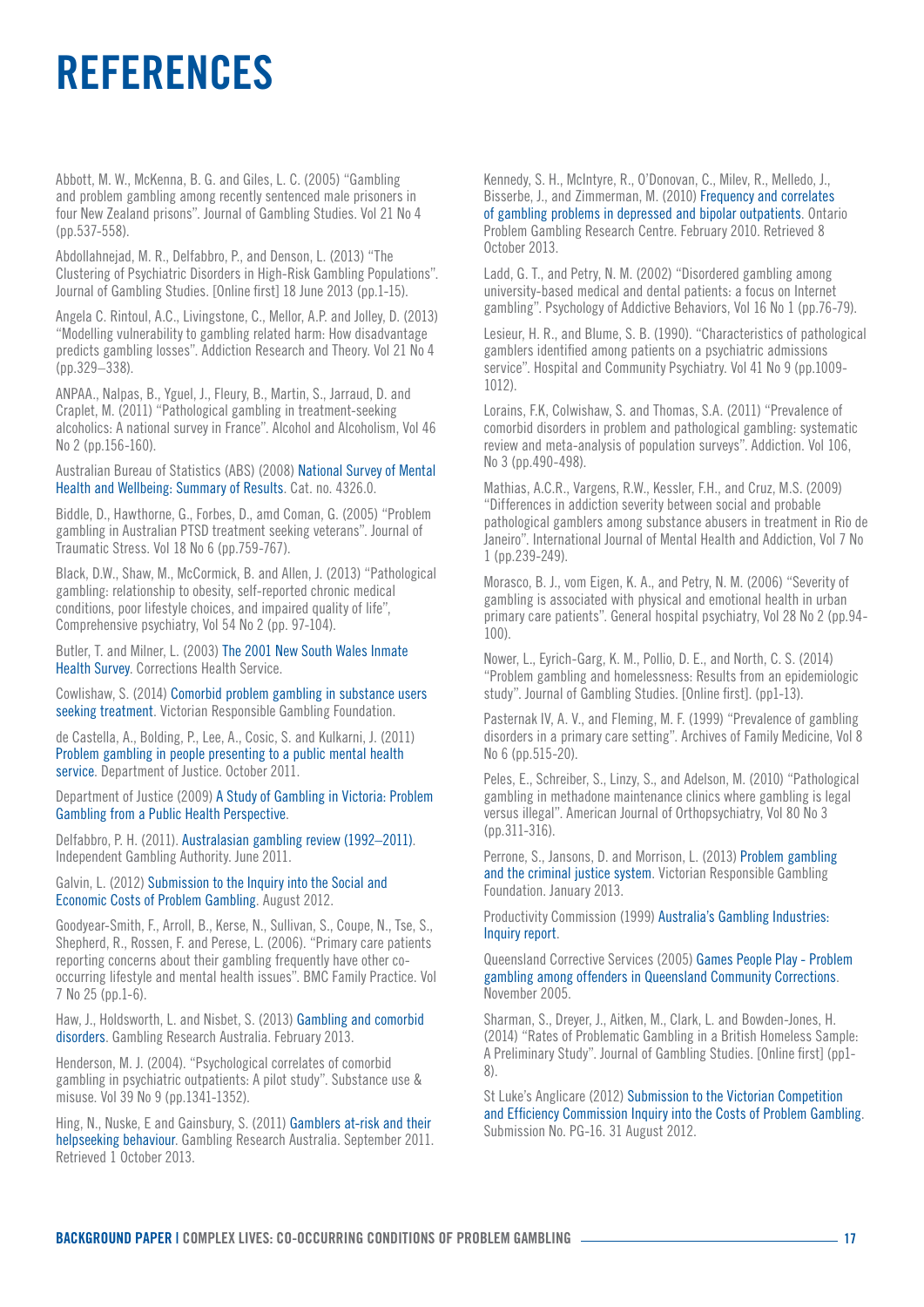Sullivan, S., McCormick, R., Lamont, M., and Penfold, A. (2007) ["Problem](http://journal.nzma.org.nz/journal/120-1257/2605/)  [gambling: patients affected by their own or another's gambling may](http://journal.nzma.org.nz/journal/120-1257/2605/)  [approve of help from general practitioners".](http://journal.nzma.org.nz/journal/120-1257/2605/) The New Zealand Medical Journal. Vol 120 No 1257.

Suomi, A., Jackson, A. C., Dowling, N. A., Lavis, T., Patford, J., Thomas, S. A., and Cockman, S. (2013) "Problem gambling and family violence: family member reports of prevalence, family impacts and family coping". Asian Journal of Gambling Issues and Public Health. Vol 3 No 1 (pp.1-15).

Westphal, J. R. and Johnson, L. J. (2006) "Gambling Behavior of Juvenile Offenders in Louisiana". International Journal of Mental Health and Addiction. Vol 4 No 4 (pp.330-350).

Zimmerman, M., Chelminski, I., and Young, D. (2006) "Prevalence and diagnostic correlates of DSM-IV pathological gambling in psychiatric outpatients". Journal of Gambling Studies, Vol 22 No 2 (pp.255-262).